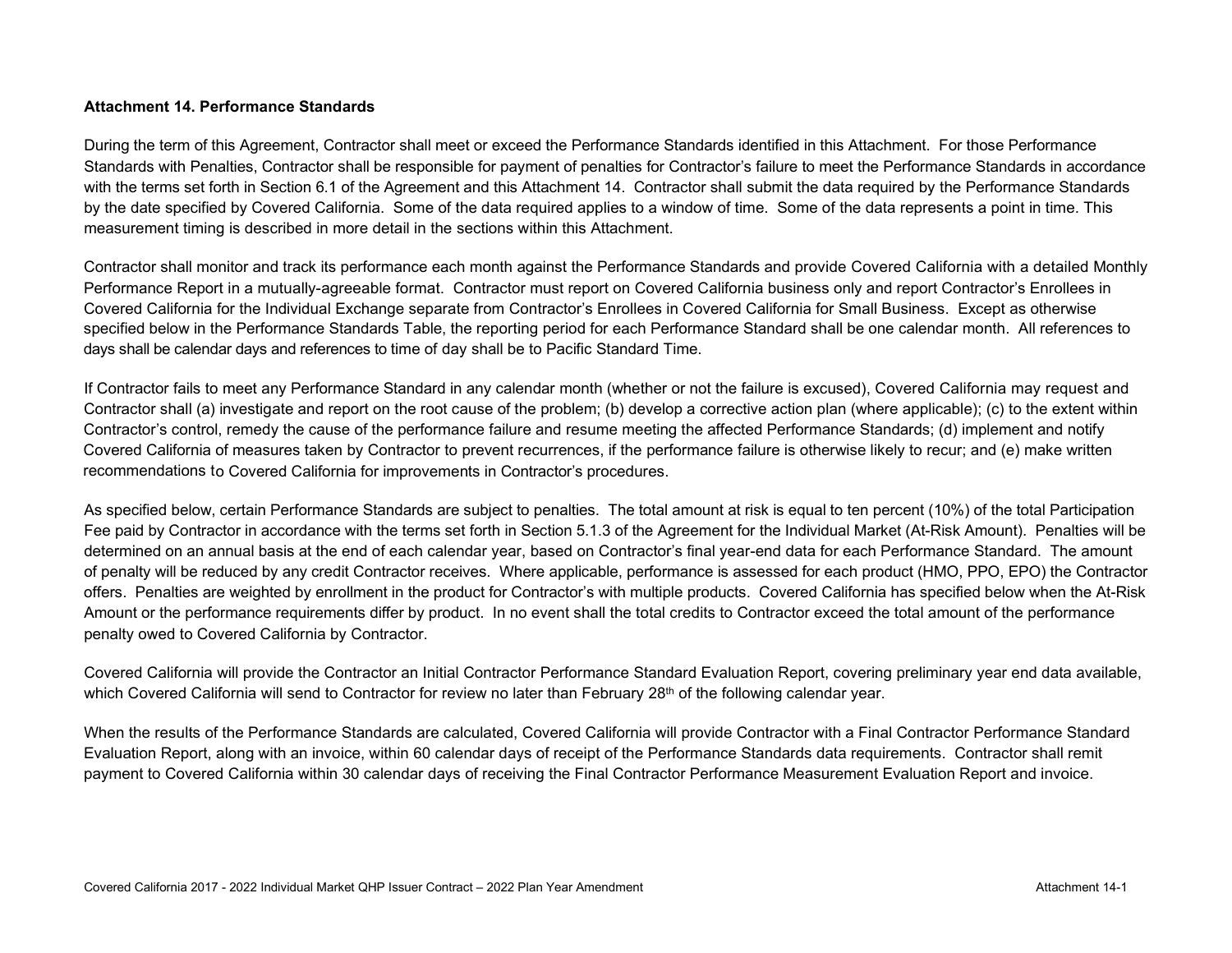If Contractor does not agree with either the Initial or Final Performance Standard Evaluation Report, Contractor may dispute the Report in writing within thirty (30) calendar days of receipt of that Report. The written notification of dispute shall provide a detailed explanation of the basis for the dispute. Covered California shall review and provide a written response to Contractor's dispute within thirty (30) calendar days of receipt of Contractor's notification of dispute. If the Contractor still disputes the findings of Covered California, Contractor may pursue additional remedies in accordance with Section 12.1 of the Agreement.

Contractor shall not be responsible for any failure to meet a Performance Standard if and to the extent that the failure is excused pursuant to Section 12.7 of the Agreement (Force Majeure), or the parties agree that the lack of compliance is due to Covered California's failure to properly or timely perform (or cause to be properly or timely performed) any responsibility, duty, or other obligation under this Agreement, provided that Contractor timely notifies Covered California of the problem and uses commercially reasonable efforts to perform and meet the Performance Standards notwithstanding Covered California's failure to perform or delay in performing.

If Contractor wishes to avail itself of one of these exceptions, Contractor must notify Covered California in its response to the performance report identifying the failure to meet such Performance Standard. This response must include: (a) the identity of the Performance Standard that is subject to the exception, and (b) the circumstances that gave rise to the exception in sufficient detail to permit Covered California to evaluate whether Contractor's claim of exception is valid. Notwithstanding anything to the contrary herein, in no event shall any failure to meet a Customer Satisfaction Performance Standard fall within an exception.

The Parties may adjust, suspend, or add Performance Standards from time to time, upon written agreement of the parties, without an amendment to this contract.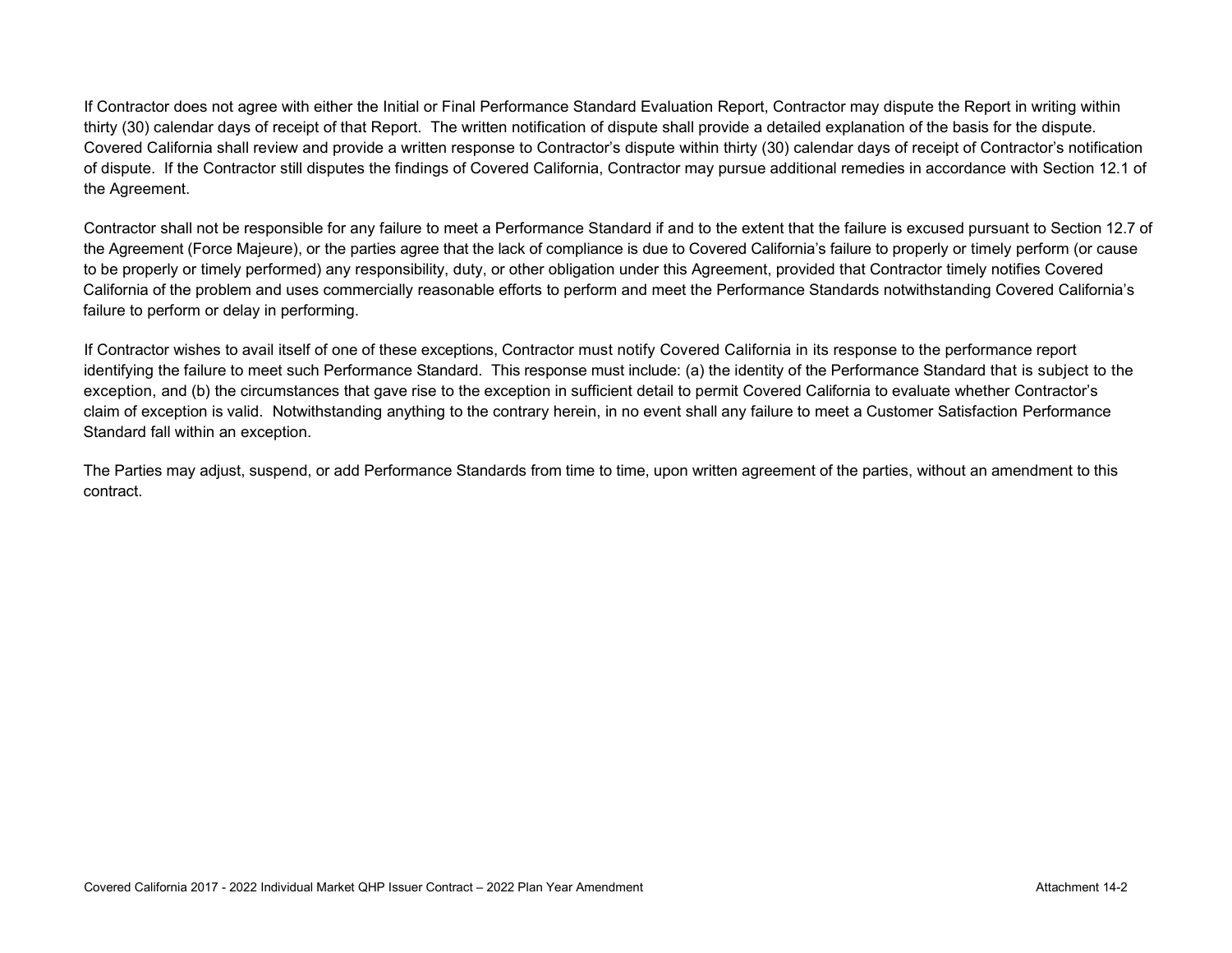#### **Performance Standards and Expectations** Covered California will create an Annual Report of Performance Standards and Expectations, displaying Contractor's final Plan Year 2022 performance in Performance Standards and Expectations, Standards 1.1 - 1.11, to be posted publicly on Covered California's website. Covered California will continue public reporting of its service level performance metrics. **Performance Standard Performance Requirements Contractor Must Submit**  Data by the 10<sup>th</sup> **of the following month Measurement Period 1.1 Abandonment Rate** | Expectation: No more than 3% of incoming calls abandoned in a calendar month. Divide number of abandoned calls by the number of calls offered to a phone representative. X January 1, 2022- December 31, 2022 1.2 **Service Level Expectation: 80% of calls answered in 30 seconds or less.** X X January 1, 2022-December 31, 2022 **1.3** Grievance Resolution | Expectation: 95% of Covered California enrollee grievances resolved within 30 days of initial receipt. X January 1, 2022- December 31, 2022 **1.4 Covered California member Email or Written Inquiries Answered and Completed**  Expectation: 90% of Covered California member email or written inquiries not relating to Urgent Access to Care issues answered and completed within 15 business days of the inquiry. X January 1, 2022- December 31, 2022 **1.5 ID Card Processing Time** Expectation: 99% of ID cards issued within 10 business days of receiving complete and accurate enrollment information and binder payment for a specific consumer(s).  $\chi$  January 1, 2022-December 31, 2022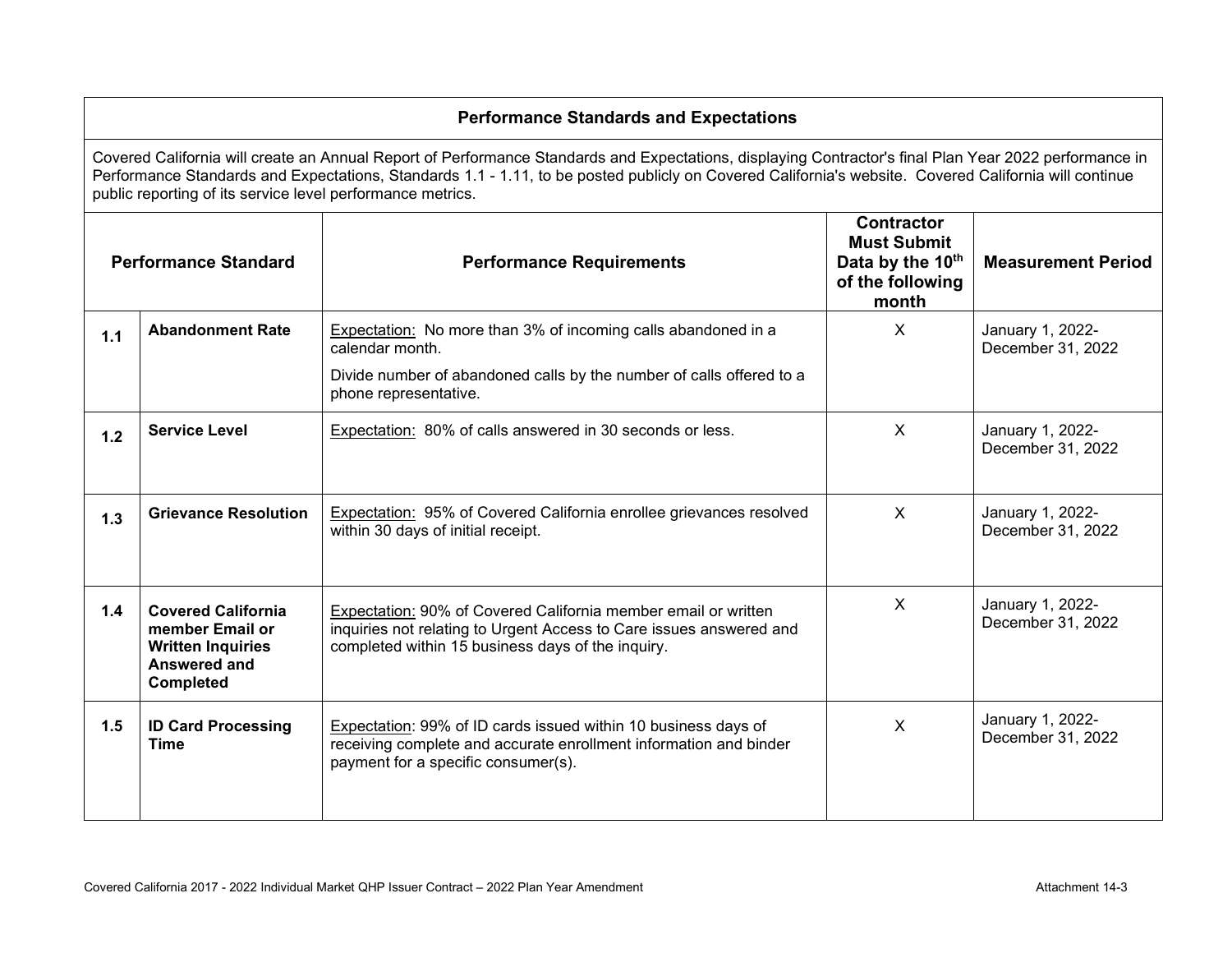|     | <b>Performance Standards and Expectations</b>                                             |                                                                                                                                                                                                                                                     |                                                                                          |                                                                                                            |  |  |  |
|-----|-------------------------------------------------------------------------------------------|-----------------------------------------------------------------------------------------------------------------------------------------------------------------------------------------------------------------------------------------------------|------------------------------------------------------------------------------------------|------------------------------------------------------------------------------------------------------------|--|--|--|
|     | <b>Performance Standard</b>                                                               | <b>Performance Requirements</b>                                                                                                                                                                                                                     | <b>Contractor</b><br><b>Must Submit</b><br>Data by the 10th<br>of the following<br>month | <b>Measurement Period</b>                                                                                  |  |  |  |
| 1.6 | <b>Implementation of</b><br><b>Appeals Decisions</b>                                      | Expectation: 90% of Administrative Law Judge decisions will be<br>implemented within ten (10) days of Contractor's receipt of all<br>necessary data elements from Covered California required to<br>implement the appeals decision.                 | X                                                                                        | January 1, 2022-<br>December 31, 2022                                                                      |  |  |  |
| 1.7 | 834 Processing                                                                            | Expectation: Covered California will receive a TA1 or 999 file, or both<br>as appropriate within three business days of receipt of the 834<br>transaction 95% of the time.                                                                          |                                                                                          | Plan Year 2022, 834<br>transactions will begin<br>with renewals.<br>October 1, 2021 -<br>December 31, 2022 |  |  |  |
| 1.8 | 834 Generation -<br><b>Effectuation and</b><br><b>Cancellation</b><br><b>Transactions</b> | Expectation: Covered California will successfully receive and process<br>effectuation, and cancellation 834 transactions within 60 days from<br>either the coverage effective date or transaction timestamp, whichever<br>is later 95% of the time. |                                                                                          | Plan Year 2022 834<br>transactions will begin<br>with renewals.<br>October 1, 2021 -<br>December 31, 2022  |  |  |  |
| 1.9 | 834 Generation -<br><b>Termination</b><br><b>Transactions</b>                             | Expectation: Covered California will receive termination 834<br>transactions within ten days of the grace period expiration 95% of the<br>time.                                                                                                     |                                                                                          | Plan Year 2022 834<br>transactions will begin<br>with renewals.<br>October 1, 2021 -<br>December 31, 2022  |  |  |  |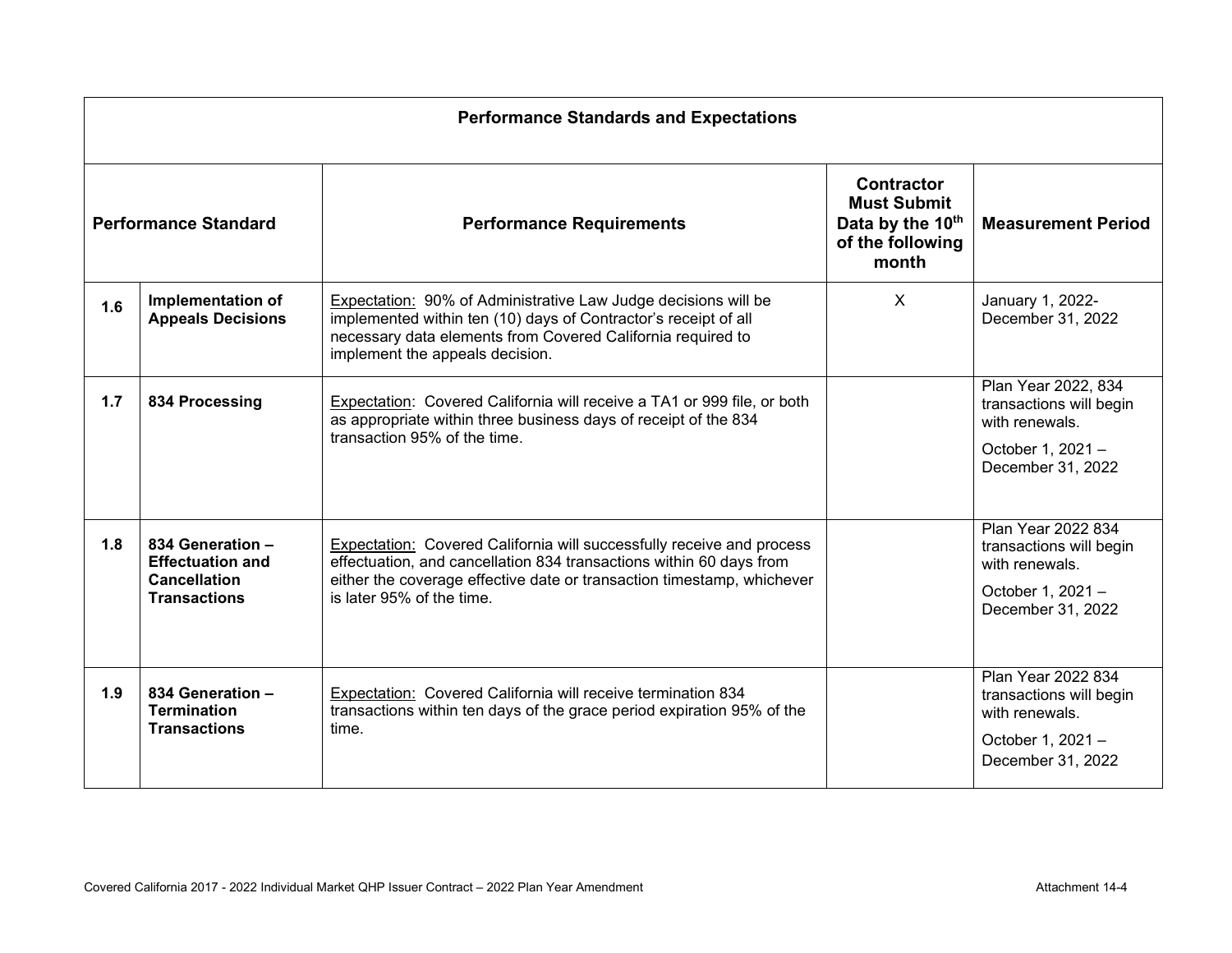|      | <b>Performance Standards and Expectations</b>       |                                                                                                                                                                                                                                                                                                                                                                                                   |                                                                                                                       |                                       |  |  |  |  |
|------|-----------------------------------------------------|---------------------------------------------------------------------------------------------------------------------------------------------------------------------------------------------------------------------------------------------------------------------------------------------------------------------------------------------------------------------------------------------------|-----------------------------------------------------------------------------------------------------------------------|---------------------------------------|--|--|--|--|
|      | <b>Performance Standard</b>                         | <b>Performance Requirements</b>                                                                                                                                                                                                                                                                                                                                                                   | <b>Contractor</b><br><b>Must Submit</b><br>Data by the 10th<br><b>Measurement Period</b><br>of the following<br>month |                                       |  |  |  |  |
| 1.10 | <b>Reconciliation</b><br><b>Process</b>             | Expectation: Covered California shall receive a comparison<br>reconciliation extract in accordance with the file validations and<br>resolution timelines, as mutually agreed upon in the Reconciliation<br>Process Guide (Extranet, Data Home, Contractor's folder) 90% of the<br>time for accuracy and timeliness.                                                                               |                                                                                                                       | January 1, 2022-<br>December 31, 2022 |  |  |  |  |
| 1.11 | <b>Provider Directory</b><br><b>Data Submission</b> | <b>Expectation:</b> Full and regular submission of provider data according to<br>the standards outlined in the Performance Standard contract specific<br>to contract Section 3.4.4. Submissions occur every month pursuant<br>to the submission schedule (Extranet, Plan Home, Resources,<br>Provider Directory Resources, Covered California Provider Data<br>Submission Schedule_Current Year). |                                                                                                                       | January 1, 2022-<br>December 31, 2022 |  |  |  |  |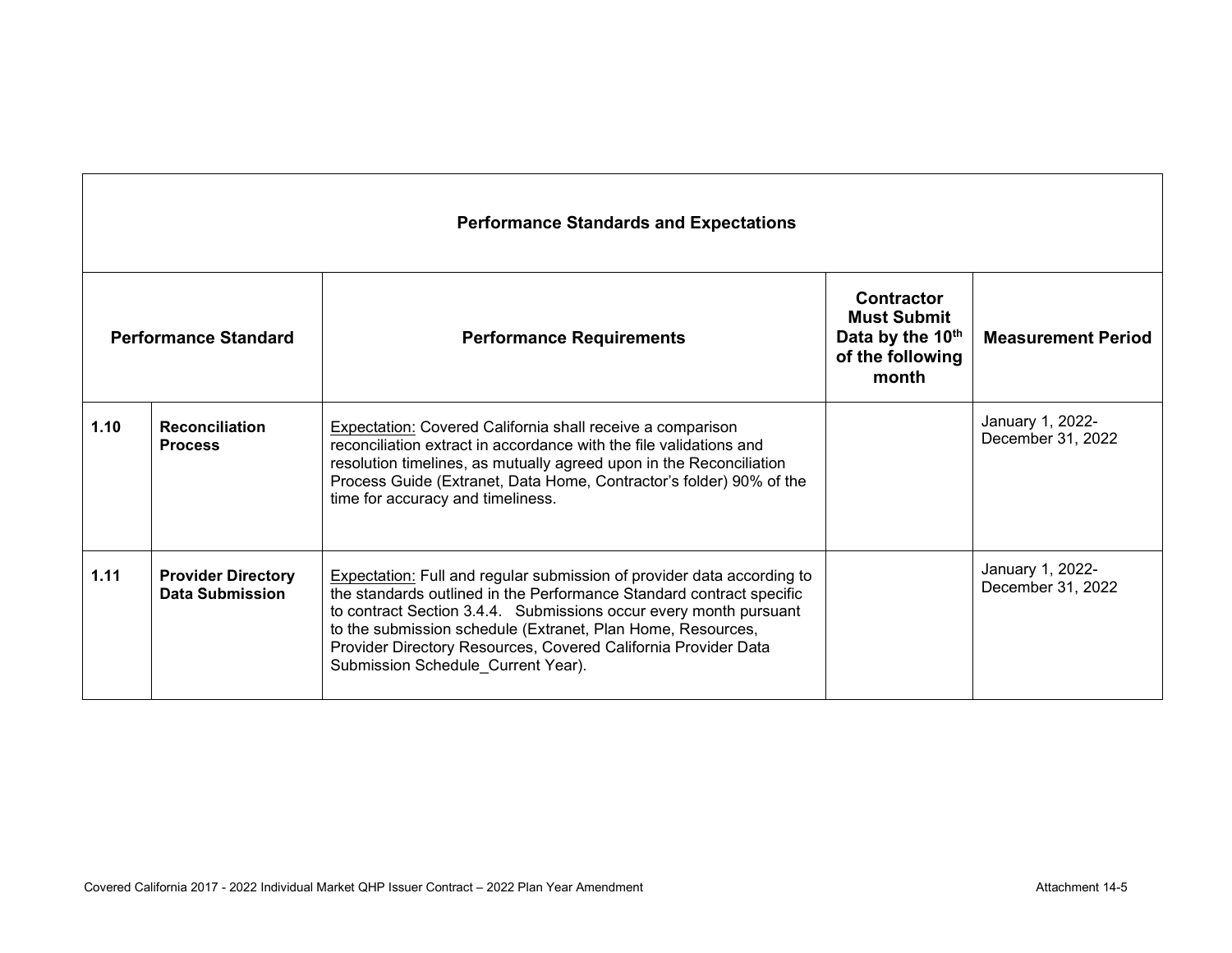| <b>Performance Standards and Expectations</b>                                            |                                                                                        |                                                                                                                                                                                                                                                                                                                                                                                                                                                                                                                                                                                                                                             |                                                                                          |                                       |  |
|------------------------------------------------------------------------------------------|----------------------------------------------------------------------------------------|---------------------------------------------------------------------------------------------------------------------------------------------------------------------------------------------------------------------------------------------------------------------------------------------------------------------------------------------------------------------------------------------------------------------------------------------------------------------------------------------------------------------------------------------------------------------------------------------------------------------------------------------|------------------------------------------------------------------------------------------|---------------------------------------|--|
| <b>Performance Standard</b>                                                              |                                                                                        | <b>Performance Requirements</b>                                                                                                                                                                                                                                                                                                                                                                                                                                                                                                                                                                                                             | <b>Contractor</b><br><b>Must Submit</b><br>Data by the 10th<br>of the following<br>month | <b>Measurement Period</b>             |  |
| 1.12                                                                                     | <b>Essential</b><br><b>Community</b><br><b>Providers - Article</b><br>3, Section 3.3.3 | Expectation:<br>$\mathbf{1}$ .<br>Contractor to demonstrate provider agreements with at least<br>15% of 340B non-hospital providers in each applicable rating region.<br>2.<br>Contractor to demonstrate provider agreements that reflect a<br>mix of essential community providers (hospital and non-hospital)<br>reasonably distributed to serve the low-income, vulnerable, or<br>medically underserved populations.<br>Or meet<br>Alternate Standard Contractor requirements.<br>Refer to Article 3, Section 3.3.3.                                                                                                                     |                                                                                          | January 1, 2022-<br>December 31, 2022 |  |
| 1.13<br><b>Hospital Safety -</b><br>Attachment 7,<br><b>Article 10, Section</b><br>10.02 |                                                                                        | Contractor shall adopt a payment strategy that places hospital<br>payments in Covered California networks either at risk or subject to a<br>bonus payment for quality performance Contractor may structure this<br>strategy according to its own priorities, with the exception that if the<br>Contractor uses readmissions measure, it shall not be the only<br>measure.<br>Contractor shall report on its strategy and progress on adoption of the<br>payment strategy annually.<br><b>Expectation:</b> At least 2% of payments to hospitals in Covered<br>California network(s) are at-risk for quality performance by year-end<br>2022. |                                                                                          | January 1, 2022-<br>December 31, 2022 |  |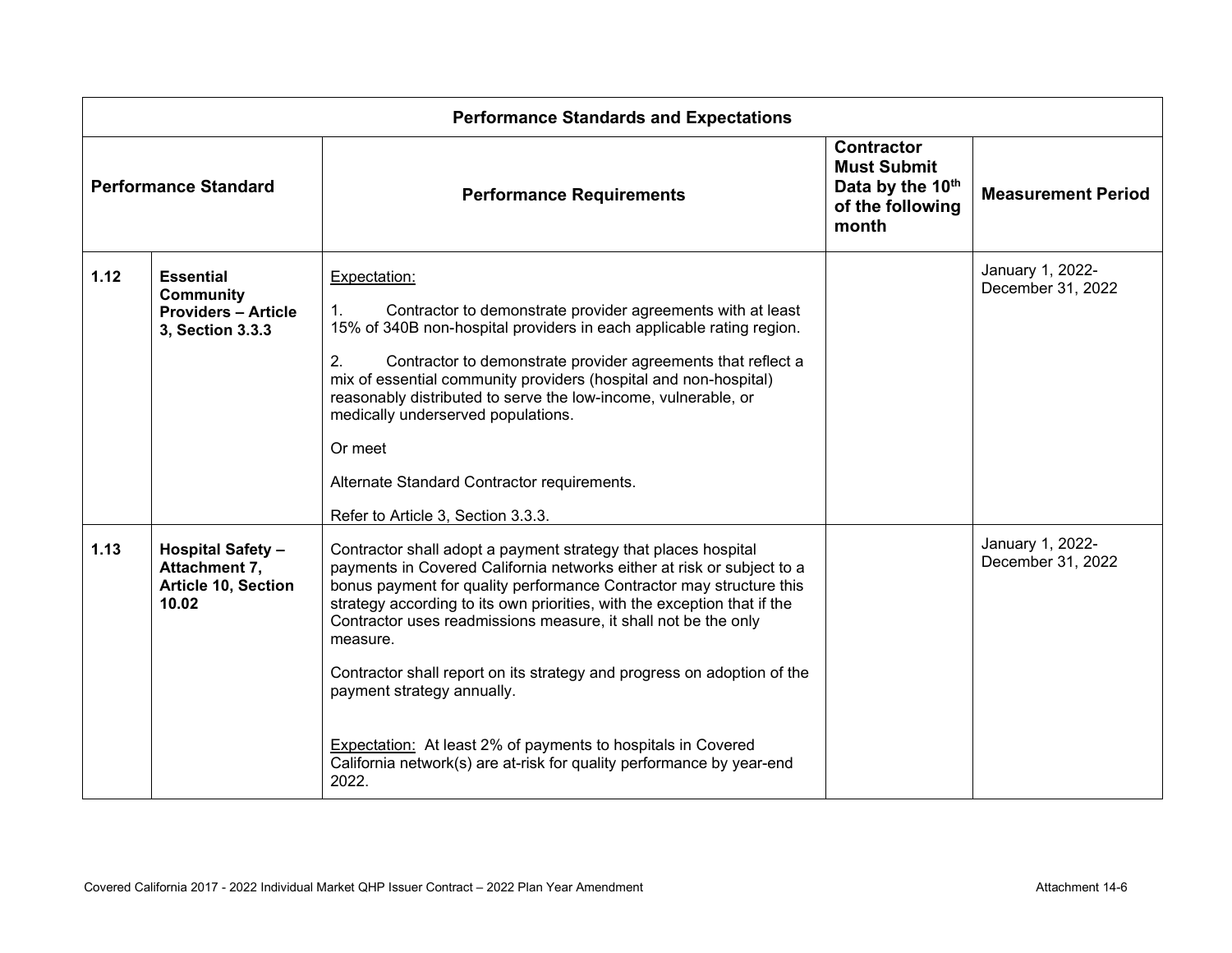### **Health Evidence Initiative (HEI) Data**

Definitions for Performance Standard 2.1

Incomplete: A file or part of a file is missing, or critical data elements are not provided.

Irregular: Unexpected file or data element formatting, or record volumes or data element counts / sums deviate significantly from historical submission patterns for the data supplier.

Late: Data is submitted on a date later than the supplier's agreed-upon submission date (i.e., between the 5th and 15th of the month) plus five business days.

Non-Usable: HEI Vendor cannot successfully include submitted data in its database build, or HEI Vendor's or Covered CA's analysts determine that critical components of the submitted data cannot be used or relied upon in subsequent analytic work.

| <b>Performance Standard</b> |                                                                                           | <b>Performance Requirements</b>                                                                                                                                                                                                                     |  |  |
|-----------------------------|-------------------------------------------------------------------------------------------|-----------------------------------------------------------------------------------------------------------------------------------------------------------------------------------------------------------------------------------------------------|--|--|
| 2.1                         | <b>HEI Data Submission specific</b><br>to Attachment 7, Section 15.01<br>Data Submission. | Expectation: Full and regular submission of data according to the standards outlined in the Attachment 7<br>citations. The Contractor must work with Covered California and HEI vendor to ensure accuracy of data<br>variables on an ongoing basis. |  |  |
|                             | 10% of At-Risk Amount.                                                                    | Performance Levels:                                                                                                                                                                                                                                 |  |  |
|                             |                                                                                           | Incomplete, irregular, late or non-useable submission of HEI data: 3% penalty of total performance<br>requirement.                                                                                                                                  |  |  |
|                             |                                                                                           | Failure to submit required financials (e.g., allowed, copay, coinsurance, and deductible amounts) or dental<br>claims covered under medical benefits constitutes incomplete submission.                                                             |  |  |
|                             |                                                                                           | Full and regular submission according to the formats specified and useable by Covered California within 5<br>business days of each monthly reporting cycle: no penalty.                                                                             |  |  |
|                             |                                                                                           | Inpatient facility medical claim submissions for which the HEI Vendor cannot identify / match at least<br>2.<br>95% of admissions to its Master Provider Index: 3% penalty of total performance requirement.                                        |  |  |
|                             |                                                                                           | Submission meeting or surpassing the 95% identification / matching threshold: no penalty.                                                                                                                                                           |  |  |
|                             |                                                                                           |                                                                                                                                                                                                                                                     |  |  |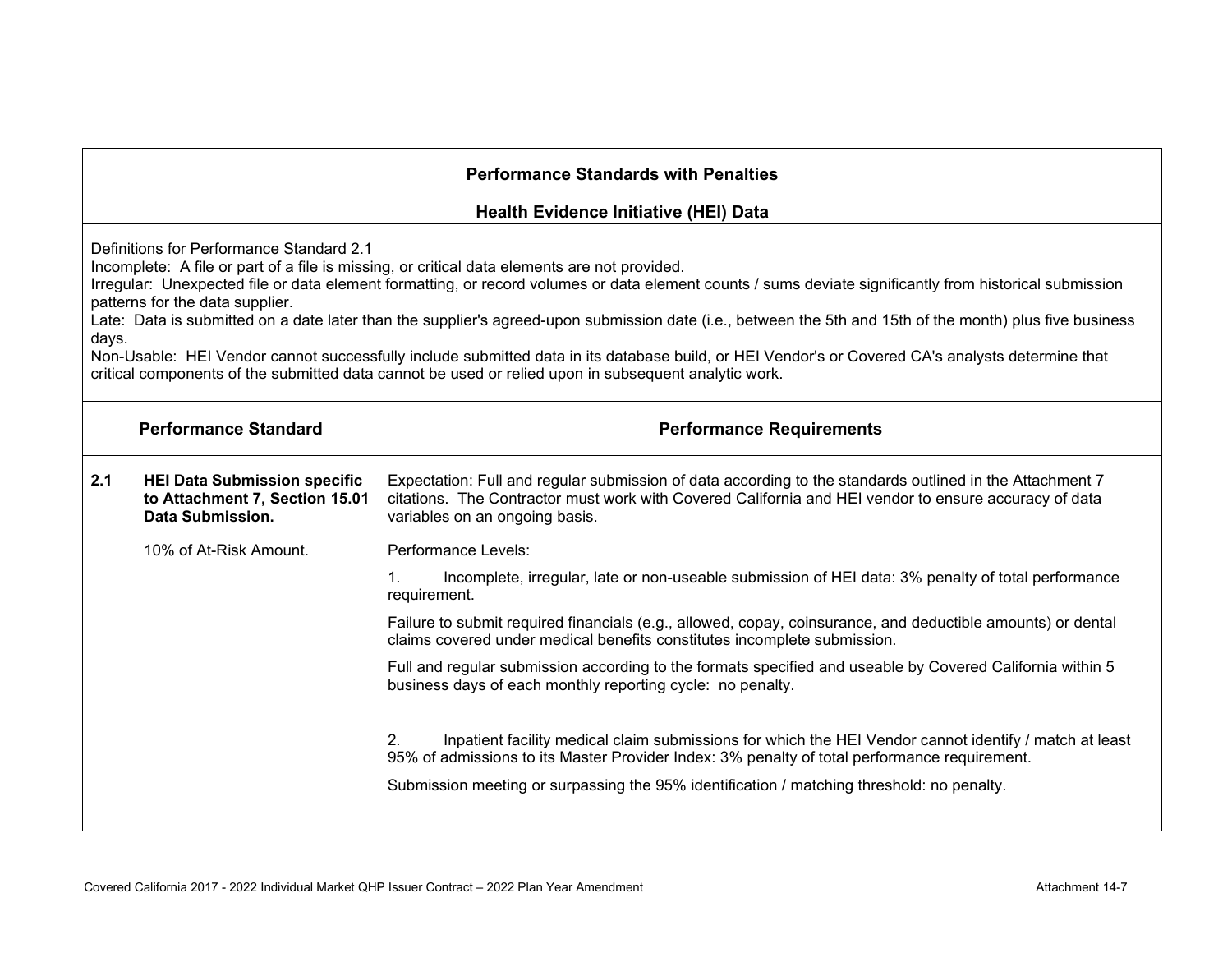|  | Professional medical and Rx claim submissions with provider taxonomy or type missing or invalid on<br>3.<br>more than 1% of records: 2% penalty of total performance requirement. |
|--|-----------------------------------------------------------------------------------------------------------------------------------------------------------------------------------|
|  | Submission meeting or surpassing the 99% populated and valid threshold: no penalty.                                                                                               |
|  | Enrollment or professional medical claim submissions with PCP NPI ID missing or invalid on more than<br>4.<br>1% of records: 2% penalty of total performance requirement.         |
|  | Submission meeting or surpassing the 99% populated and valid threshold: no penalty.                                                                                               |
|  |                                                                                                                                                                                   |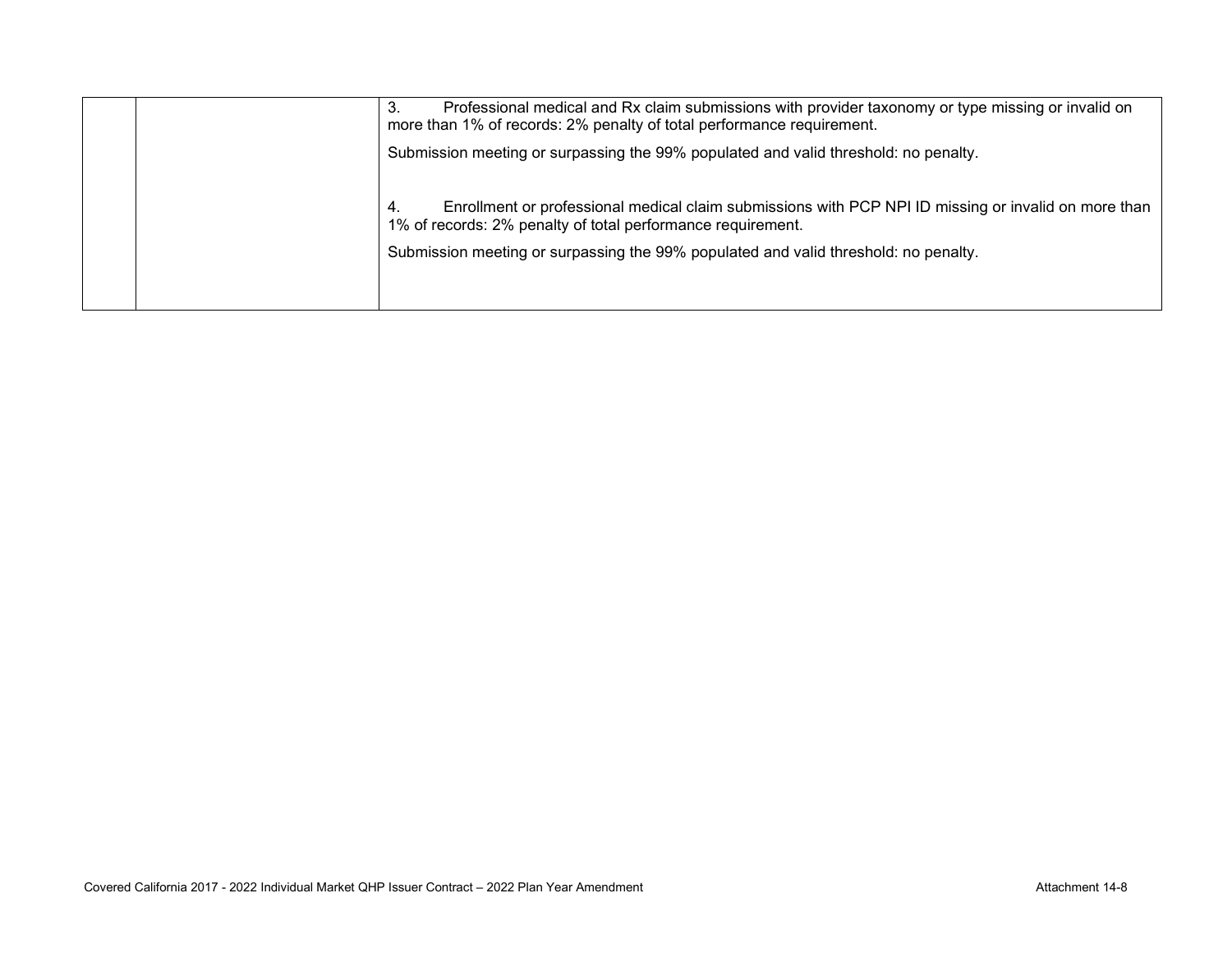### **Quality, Network Management and Delivery System Standards**

The Parties may adjust, suspend, or add Performance Standards from time to time, upon written agreement of the parties, without an amendment to this contract.

90% of At-Risk Amount for Measurement Year 2022.

Covered California and Contractor shall work together to periodically review and adjust the specific measures consistent with any applicable Federal regulations.

## **Performance Standards 3.1 and 3.2**

QHP Issuers are required by CMS annually to collect and submit third-party validated QRS measure data, for the previous measurement year that will be used by CMS to calculate QHP scores and ratings. These measures will be determined by CMS. Covered California will publicly report the QRS scores and ratings that are produced by CMS and reserves the right to produce additional QRS scores from the CMS data for public release. QRS scores are based on surveys of both individual market and Covered California for Small Business Enrollees for those products offered in both marketplaces. Performance penalties will be calculated using the PMPM for individual market only. The Contractor will still be subject to an assessment of penalty or no penalty for Measurement Year 2021 (Plan Year 2023 QRS) if Covered California issues a rating score and CMS does not issue a rating score (as was done for Measurement Year 2019 (Plan Year 2021 QRS). However, if neither Covered California or CMS issues a rating score, then the Contractor will not be subject to an assessment of penalty or no penalty.

**Performance Standard Performance Requirements**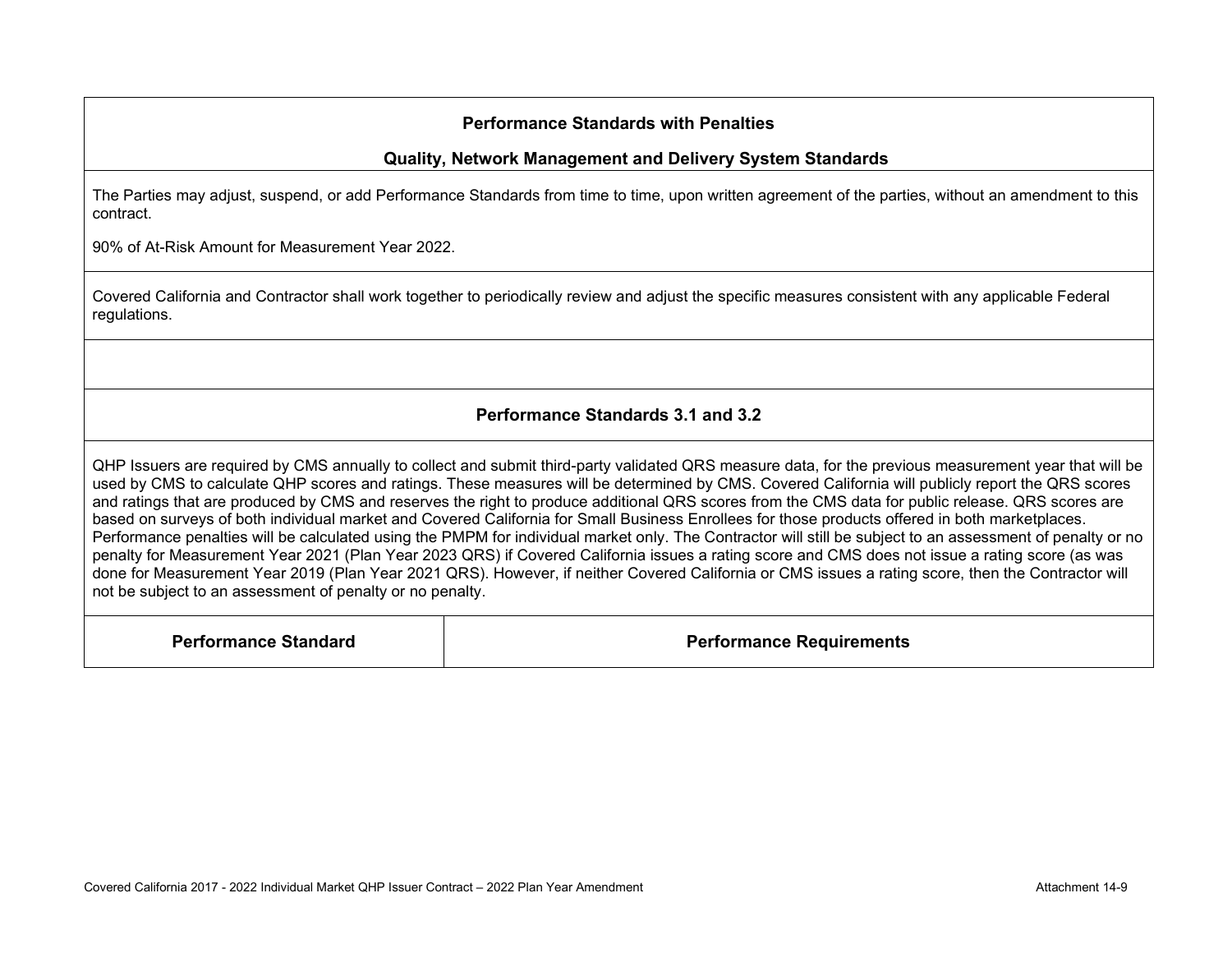| 3.1 | <b>Quality Rating System (QRS) - QHP</b><br><b>Clinical Quality Management Summary</b><br><b>Indicator Rating</b><br>33.5% of At-Risk Amount | <b>Expectation: QHP Clinical Quality Management Summary Indicator Rating (product type reporting):</b><br>Performance Level: The rating score will be based on the QRS performance benchmarks supplied<br>by CMS or adjusted, as appropriate, by Covered California.<br>1-2 Stars: 33.5% performance penalty.<br>3-5 Stars: no penalty. |
|-----|----------------------------------------------------------------------------------------------------------------------------------------------|-----------------------------------------------------------------------------------------------------------------------------------------------------------------------------------------------------------------------------------------------------------------------------------------------------------------------------------------|
| 3.2 | <b>Quality Rating System (QRS) QHP</b><br><b>Enrollee Experience Summary Indicator</b><br>Rating<br>16.5% of At-Risk Amount                  | Expectation: QHP Enrollee Experience Summary Indicator Rating (product type reporting):<br>Performance Level: The rating score will be based on the QRS performance benchmarks supplied<br>by CMS or adjusted, as appropriate, by Covered California.<br>1-2 Stars: 16.5% performance penalty.<br>3-5 Stars: no penalty.                |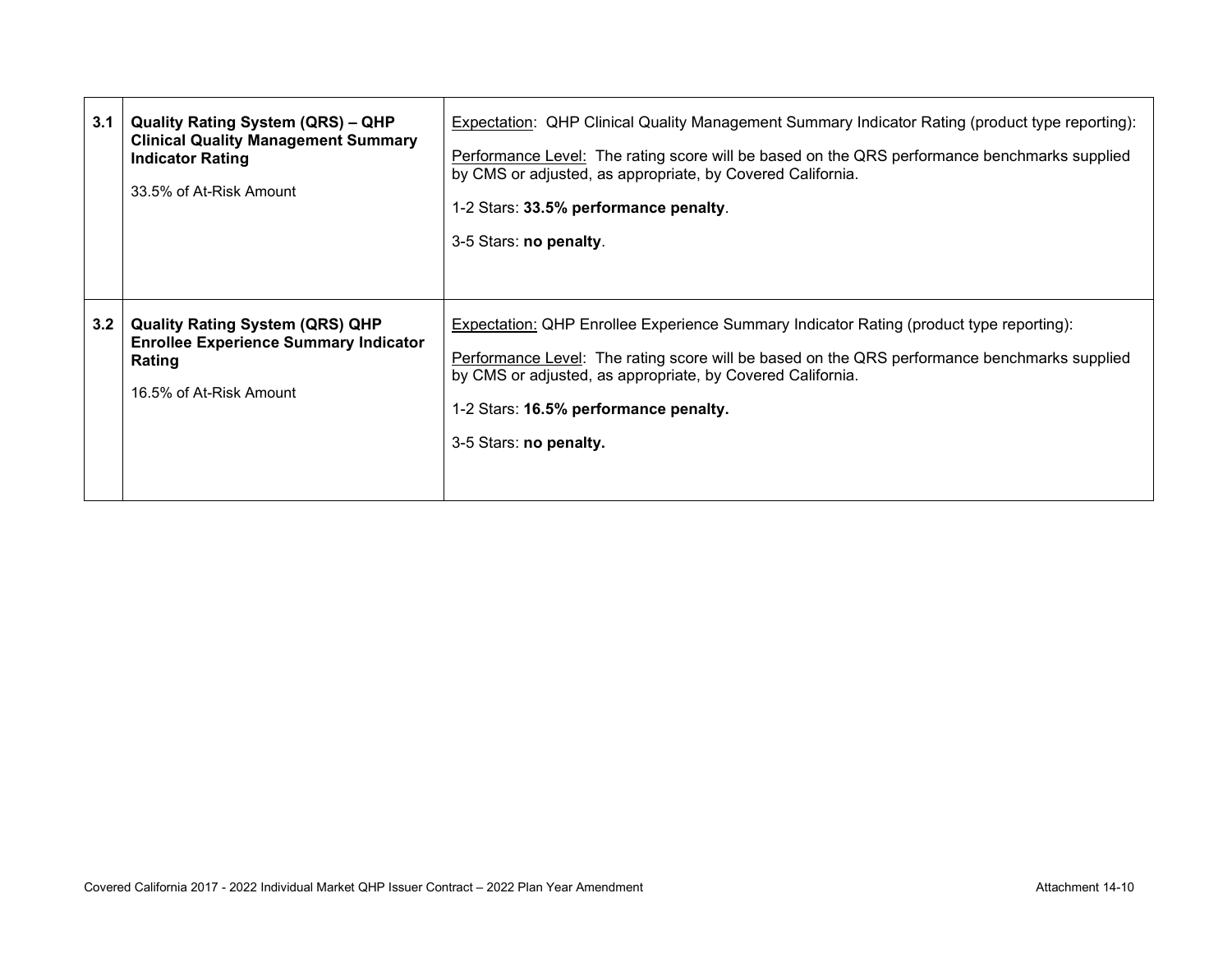## **Quality, Network Management and Delivery System Standards**

Definitions for Performance Standards: 3.3 – 3.6 Measurement Year: The calendar year that activity being assessed is performed Reporting Year: The calendar year that performance data is reported to Covered California Assessment Year: The calendar year that performance data is evaluated, and Measurement Year performance level is determined

## **Performance Standard 3.3a)**

#### **3.3a) Reducing Health Disparities – Attachment 7, Article 1, Sections 1.01 and 1.02** – 7.5% of At-Risk Amount

Contractor will meet the target of eighty percent (80%) enrollee self-reported race or ethnicity data for Covered California Enrollees by year-end 2022. Contractor must demonstrate compliance by including valid race and ethnicity attributes for at least 80% of Covered California Enrollees in its Healthcare Evidence Initiative (HEI) data submissions.

#### Please note the following specifications:

- a. See list of acceptable standard values in separate methodology document.
- b. "Other", "mixed", "multi-racial", etc. values do apply toward meeting the 80% race and ethnicity thresholds.
- c. "Null", "blank", "missing", "unknown", "not reported", "decline to state", etc. values DO NOT apply toward meeting the 80% race and ethnicity thresholds.

| <b>Performance Requirements 3.3a)</b>          |                                                                                                                                                                                                                                                                                                                            |                                                                                                                                                                                                                                                                   |                                                                                                                                                                                                                                                                                                     |                                                                                                                                                                                                                                        |                                                                                                                                                                                                                                                                                                          |  |  |
|------------------------------------------------|----------------------------------------------------------------------------------------------------------------------------------------------------------------------------------------------------------------------------------------------------------------------------------------------------------------------------|-------------------------------------------------------------------------------------------------------------------------------------------------------------------------------------------------------------------------------------------------------------------|-----------------------------------------------------------------------------------------------------------------------------------------------------------------------------------------------------------------------------------------------------------------------------------------------------|----------------------------------------------------------------------------------------------------------------------------------------------------------------------------------------------------------------------------------------|----------------------------------------------------------------------------------------------------------------------------------------------------------------------------------------------------------------------------------------------------------------------------------------------------------|--|--|
| <b>Measurement Year</b><br>2017                | <b>Measurement Year</b><br>2018                                                                                                                                                                                                                                                                                            | <b>Measurement Year</b><br>2019                                                                                                                                                                                                                                   | <b>Measurement Year</b><br>2020                                                                                                                                                                                                                                                                     | <b>Measurement Year</b><br>2021                                                                                                                                                                                                        | <b>Measurement Year 2022</b><br>Expectation: Meet the                                                                                                                                                                                                                                                    |  |  |
| No Assessment for<br>Measurement Year<br>2017. | Expectation: Meet 2018<br>intermediate milestone<br>for self-reported racial or<br>ethnic identify by the<br>end of 2018.<br>Performance Levels:<br>Contractor achieves no<br>improvement in self-<br>reported identity from<br>baseline: 2% penalty<br>Contractor shows<br>improvement in self-<br>reported identity, but | Expectation: Meet<br>target of 80% self-<br>reported racial or<br>ethnic identify by the<br>end of 2019.<br>Performance Levels:<br>Contractor achieves<br>no improvement in<br>self-reported identity<br>from 2018 and does<br>not meet 80% target:<br>2% penalty | Expectation: Meet or<br>continue to meet target<br>of 80% self-reported<br>racial or ethnic identity<br>for Measurement Year<br>2020.<br>Performance Levels:<br>Contractor does not<br>meet 80% target for self-<br>reported identity:<br>2% penalty<br>Contractor achieves<br>80% target for self- | Expectation: Meet<br>or continue to meet<br>target of 80% self-<br>reported racial or<br>ethnic identity for<br><b>Measurement Year</b><br>2021.<br>Performance Levels:<br>Contractor does not<br>meet 80% target for<br>self-reported | target of 80% self-<br>reported race or ethnic<br>identity for Measurement<br>Year 2022.<br>Performance Levels:<br>Contractor does not meet<br>80% target for self-<br>reported identity for<br><b>Covered California</b><br>Enrollees: 7.5% penalty<br>Contractor meets 80%<br>target for self-reported |  |  |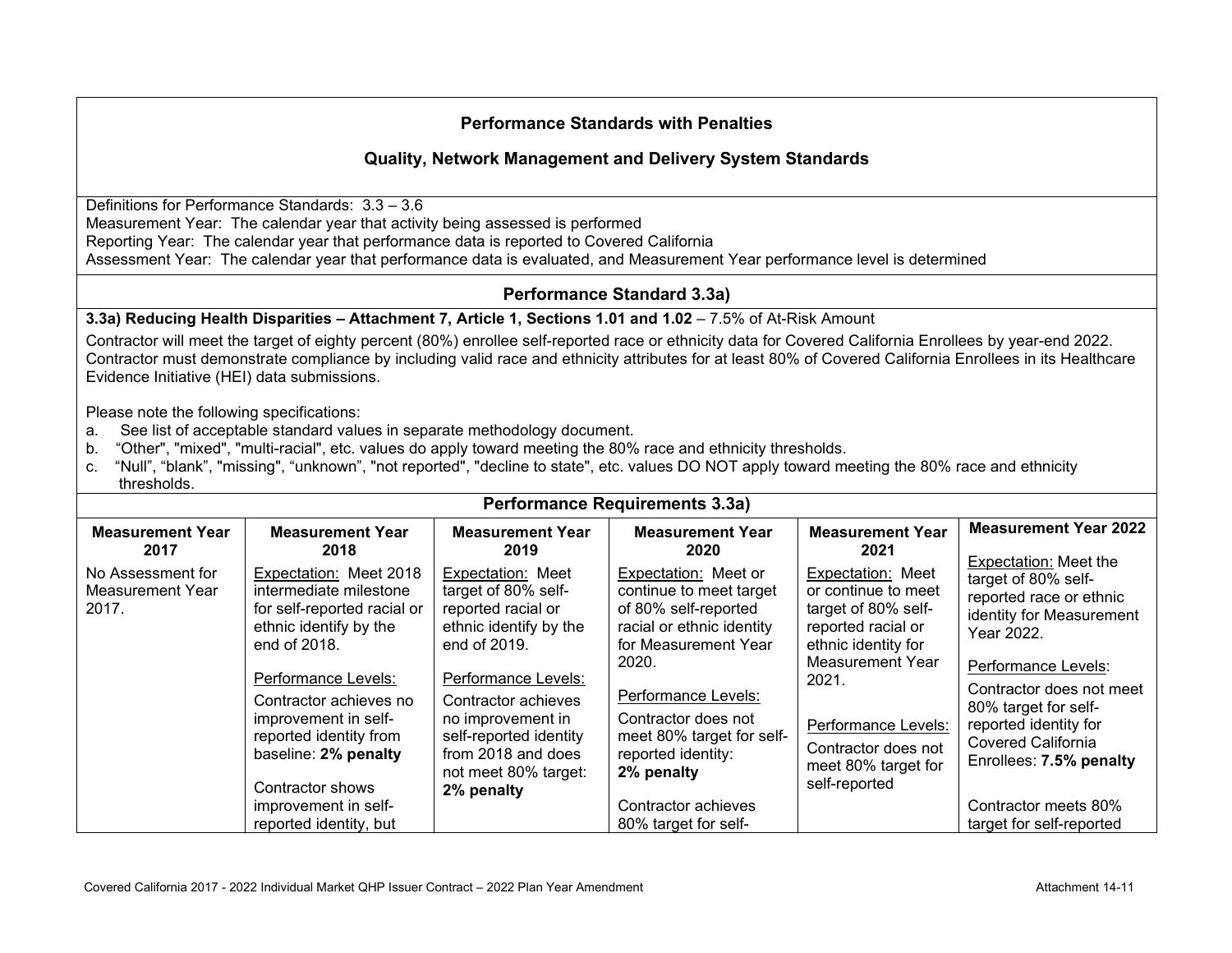| does not meet<br>incremental target by<br>end of $2018$ : No<br>penalty<br>Contractor achieves<br>incremental target for<br>self-reported identity by<br>end of $2018:2\%$ credit | Contractor achieves<br>improvement in self-<br>reported identity, but<br>does not meet 80%<br>target: No penalty<br>Contractor achieves<br>80% target for self-<br>reported identity by<br>end of 2019:<br>2% credit | reported identity: 2%<br>credit | identity:<br>2% penalty<br>Contractor achieves<br>80% target for self-<br>reported identity:<br>2% credit | identity for Covered<br>California Enrollees: no<br>penalty |
|-----------------------------------------------------------------------------------------------------------------------------------------------------------------------------------|----------------------------------------------------------------------------------------------------------------------------------------------------------------------------------------------------------------------|---------------------------------|-----------------------------------------------------------------------------------------------------------|-------------------------------------------------------------|
|-----------------------------------------------------------------------------------------------------------------------------------------------------------------------------------|----------------------------------------------------------------------------------------------------------------------------------------------------------------------------------------------------------------------|---------------------------------|-----------------------------------------------------------------------------------------------------------|-------------------------------------------------------------|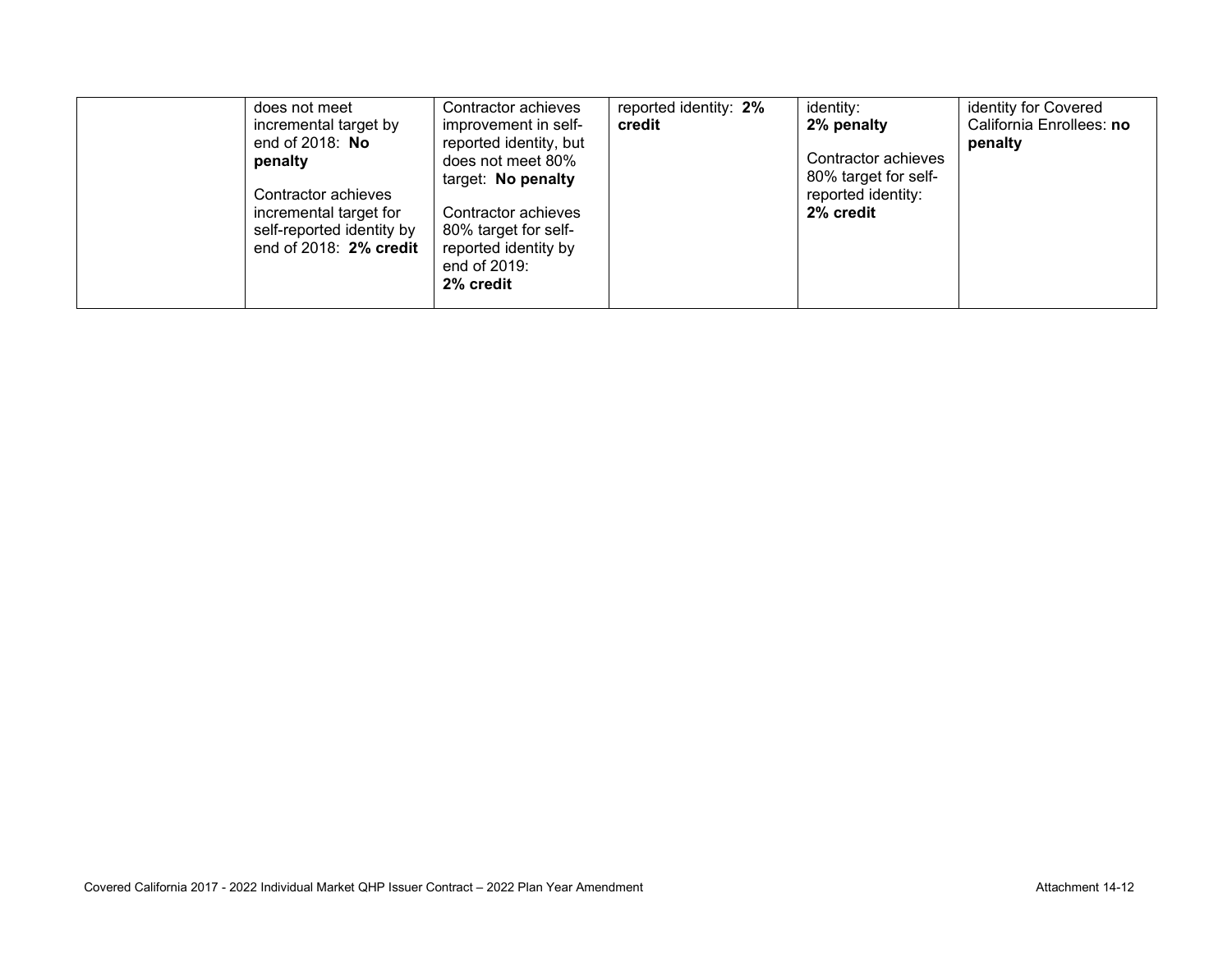## **Quality, Network Management and Delivery System Standards**

## **Performance Standard 3.3b)**

**3.3b) Disparities Reduction Intervention – Attachment 7, Article 1, Sections 1.03** - 7.5% of At-Risk Amount

Contractor will demonstrate meaningful improvement for the selected disparity measure for the intervention population based on the mutually agreed upon intervention proposal and target improvement rate. Contractor must report progress, including analysis of outcomes and potential to scale or replicate intervention, through submission of an acceptable and approved disparities intervention progress report.

| <b>Performance Requirements 3.3b)</b>         |                                            |                                               |                                                                                                                                                                                                                                                                                                                                                            |                                                                                                                                                                                                                                                                                   |                                                                                                                                                                                                                                                                                                                             |  |  |
|-----------------------------------------------|--------------------------------------------|-----------------------------------------------|------------------------------------------------------------------------------------------------------------------------------------------------------------------------------------------------------------------------------------------------------------------------------------------------------------------------------------------------------------|-----------------------------------------------------------------------------------------------------------------------------------------------------------------------------------------------------------------------------------------------------------------------------------|-----------------------------------------------------------------------------------------------------------------------------------------------------------------------------------------------------------------------------------------------------------------------------------------------------------------------------|--|--|
| <b>Measurement</b><br><b>Year 2017</b>        | <b>Measurement Year</b><br>2018            | <b>Measurement Year</b><br>2019               | <b>Measurement Year</b><br>2020                                                                                                                                                                                                                                                                                                                            | <b>Measurement Year</b><br>2021                                                                                                                                                                                                                                                   | <b>Measurement Year 2022</b><br>Performance Levels:                                                                                                                                                                                                                                                                         |  |  |
| No Assessment for<br>Measurement Year<br>2017 | No Assessment for<br>Measurement Year 2018 | No Assessment for<br>Measurement Year<br>2019 | Performance Levels:<br>Contractor does not<br>select at least one<br>disparity measure for<br>reduction or does not<br>meet mutually agreed<br>upon milestone(s)<br>selected for the 2020<br>disparity reduction<br>target: 3% penalty<br>Contractor meets<br>mutually agreed upon<br>milestone(s) selected<br>for the 2020 disparity<br>target: 3% credit | Performance Levels:<br>Contractor does not<br>meet mutually agreed<br>upon milestone(s)<br>selected for the 2021<br>disparity reduction<br>target: 3% penalty<br>Contractor meets<br>mutually agreed upon<br>milestone(s) selected<br>for the 2021 disparity<br>target: 3% credit | Contractor submits<br>progress reports AND<br>Contractor does not meet<br>target improvement rate in<br>intervention population for<br>identified disparity<br>measure: 7.5% penalty<br>Contractor meets target<br>improvement rate in<br>intervention population for<br>identified disparity<br>measure: <b>no penalty</b> |  |  |

| <b>Performance Standards 3.3c)</b>                                                                                                         |  |  |  |  |
|--------------------------------------------------------------------------------------------------------------------------------------------|--|--|--|--|
| 3.3c) Health Equity Capacity Building - Attachment 7, Article 1, Section 1.05 - 2% Credit                                                  |  |  |  |  |
| Contractor must achieve and maintain NCQA Multicultural Health Care Distinction (MHCD).                                                    |  |  |  |  |
| <b>Performance Requirements 3.3c)</b>                                                                                                      |  |  |  |  |
| 3.3c) Performance Level                                                                                                                    |  |  |  |  |
| Contractor demonstrates early compliance of NCQA Multicultural Health Care Distinction (MHCD) attainment (by December 30, 2022): 2% credit |  |  |  |  |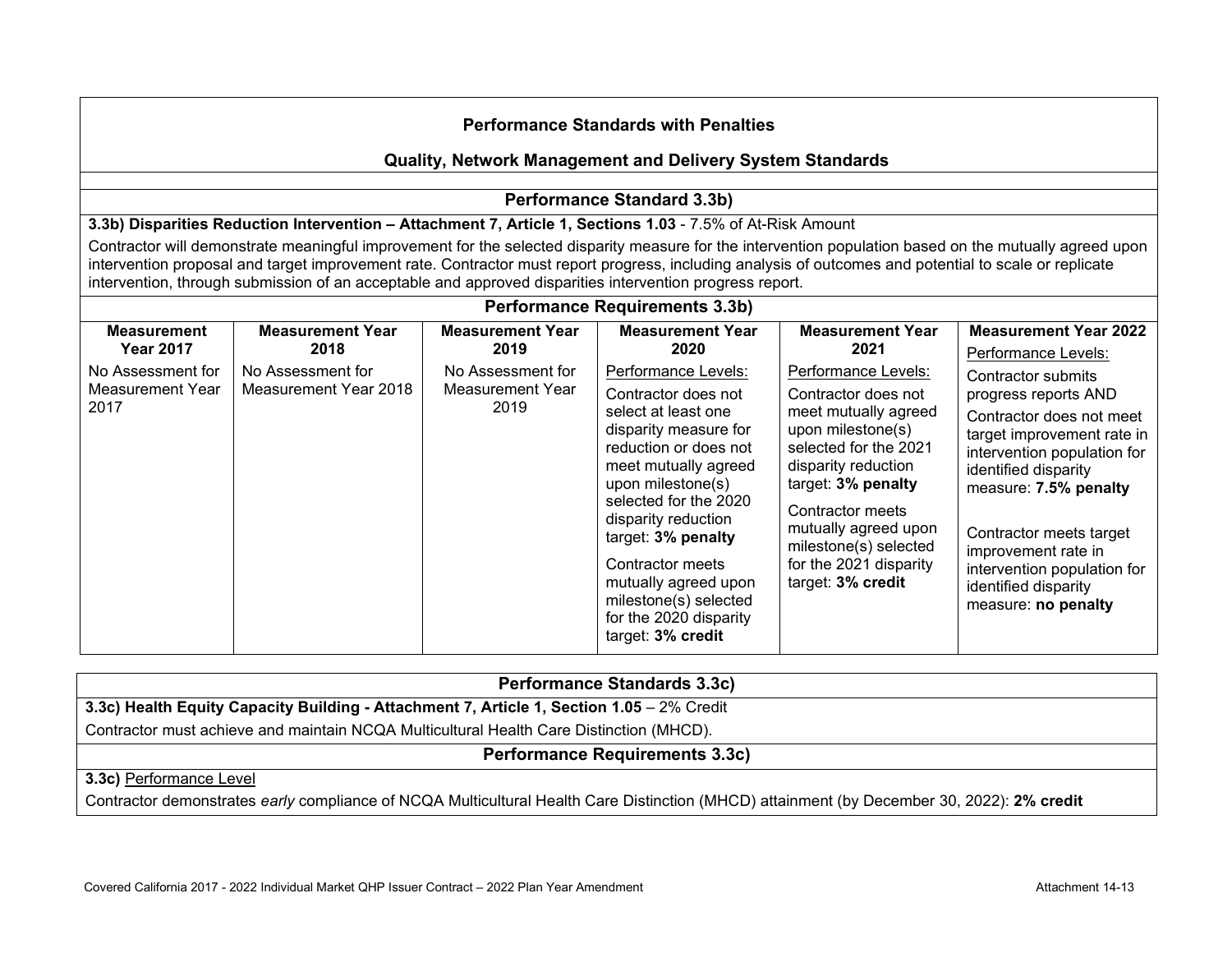## **Quality, Network Management and Delivery System Standards**

**Performance Standard 3.4**

**3.4 Primary Care – Attachment 7, Article 7, Section 7.04** HMO Products: 10% of At-Risk Amount PPO and EPO Products: 20% of At-Risk Amount

Contractor describes a payment strategy for adoption and progressive expansion of primary care payment models that provide the revenue necessary for Primary Care Providers (PCPs) to adopt accessible, data-driven, team-based care. The Contractor must progressively expand the number and percent of primary care clinicians paid through the HCP LAN APM categories of population-based payment (Category 4) and alternative payment models built on fee for service structure such as shared savings (Category 3) and meet a minimum threshold by end of Plan Year 2022.

Data from Measurement Year 2020 providing the percent of PCPs paid under the new payment strategy will be compared to Measurement Year 2019 data. Data from Measurement Year 2021 providing the percent of PCPs paid under the new payment strategy will be compared to Measurement Year 2020 data.

| Performance requirements differ by product.                                                                                                           |                                                                                                                                                                                 |                                                                                                                                                                                 |                                                                                                                                                                   |                                                                                                                                                  |                                                                                                                                                              |  |  |
|-------------------------------------------------------------------------------------------------------------------------------------------------------|---------------------------------------------------------------------------------------------------------------------------------------------------------------------------------|---------------------------------------------------------------------------------------------------------------------------------------------------------------------------------|-------------------------------------------------------------------------------------------------------------------------------------------------------------------|--------------------------------------------------------------------------------------------------------------------------------------------------|--------------------------------------------------------------------------------------------------------------------------------------------------------------|--|--|
| <b>Performance Requirements 3.4</b>                                                                                                                   |                                                                                                                                                                                 |                                                                                                                                                                                 |                                                                                                                                                                   |                                                                                                                                                  |                                                                                                                                                              |  |  |
| <b>Measurement Year</b><br>2017                                                                                                                       | <b>Measurement Year</b><br>2018                                                                                                                                                 | <b>Measurement Year</b><br>2019                                                                                                                                                 | <b>Measurement Year</b><br>2020                                                                                                                                   | <b>Measurement Year</b><br>2021                                                                                                                  | <b>Measurement Year</b><br>2022                                                                                                                              |  |  |
| Expectation:<br>Describe payment<br>strategy and begin<br>re-contracting by end<br>of Plan Year 2017<br>Performance Levels:                           | <b>Expectation: Describe</b><br>payment strategy and<br>begin re-contracting by<br>end of Plan Year 2018.<br>Performance Levels:<br>Contractor does not                         | <b>Expectation: Describe</b><br>payment strategy and<br>begin re-contracting by<br>end of Plan Year 2019.<br>Performance Levels:<br>Contractor does not                         | <b>Expectation: Describe</b><br>payment strategy and<br>make further progress<br>in re-contracting by end<br>of Plan Year 2020.<br>Performance Levels:            | Expectation:<br>Describe payment<br>strategy and make<br>further progress in re-<br>contracting by end of<br>Plan Year 2021.                     | <b>Expectation: Contractor</b><br>meets a minimum<br>threshold of PCPs paid<br>under HCP LAN APM<br>Category 3 or Category<br>4 by end of Plan Year<br>2022. |  |  |
| Contractor does not<br>provide description of<br>payment strategy or<br>reports no PCPs<br>contracted based on<br>new payment<br>strategy: 3% penalty | provide description of<br>payment strategy or<br>reports no PCPs<br>contracted based on<br>new payment strategy:<br>3% penalty<br>Contractor provides<br>description of payment | provide description of<br>payment strategy or<br>reports no PCPs<br>contracted based on<br>new payment strategy:<br>3% penalty<br>Contractor provides<br>description of payment | Contractor reports no<br>increase in the<br>percentage of PCPs<br>contracted under new<br>payment strategy<br>compared to<br>Measurement Year<br>2019: 3% penalty | Performance Levels:<br>Contractor reports no<br>increase in the<br>percentage of PCPs<br>contracted under<br>new payment<br>strategy compared to | Performance Levels:<br><b>HMO Products:</b><br>Contractor<br>demonstrates that 0 to<br><80% of PCPs are<br>contracted under HCP                              |  |  |

Performance requirements differ by product.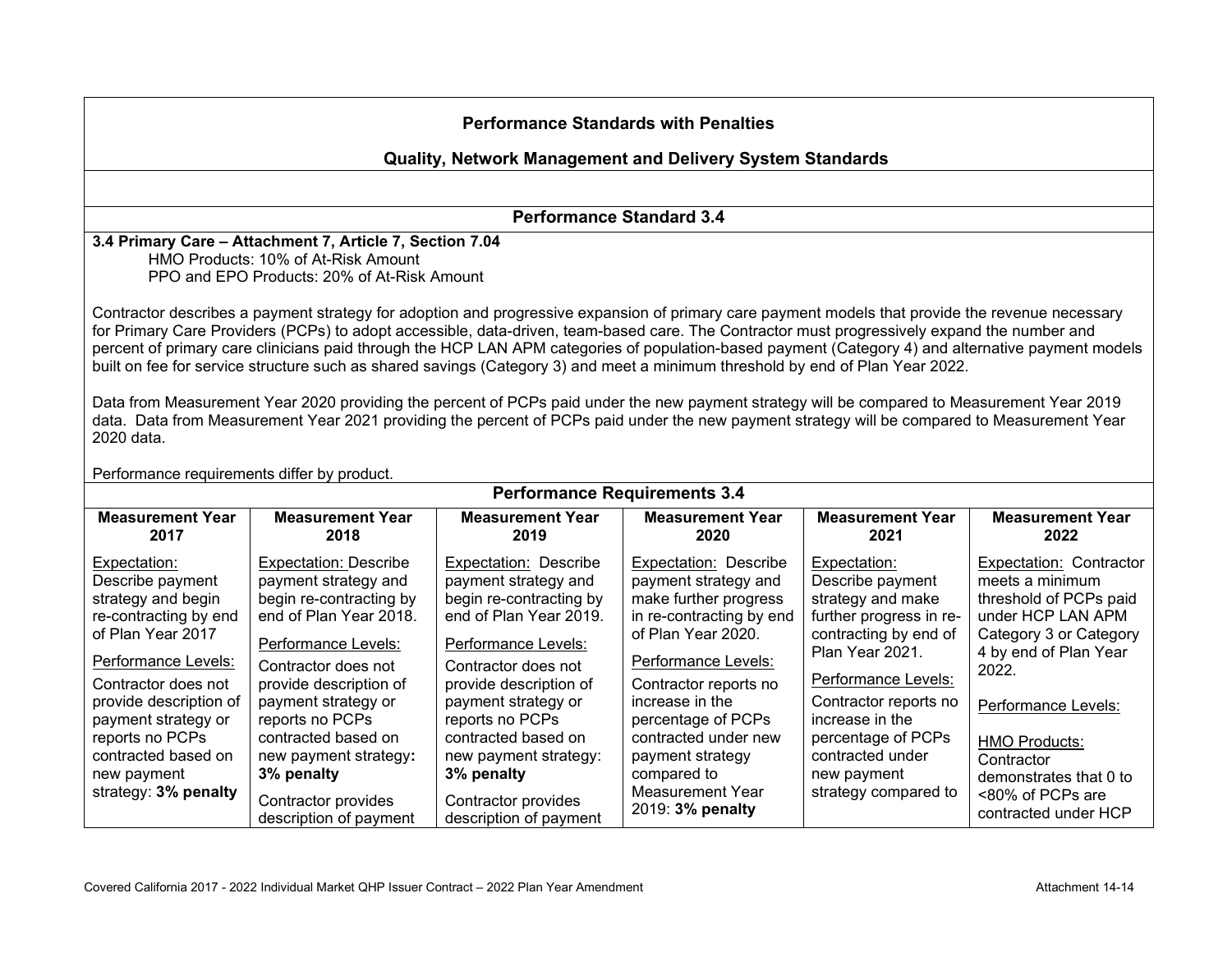| Contractor provides<br>description of<br>payment strategy<br>and reports more<br>than 0% but less<br>than 10% of PCPs<br>contracted under<br>new payment<br>strategy: No penalty<br>Contractor provides<br>description of<br>payment strategy<br>and reports 10% or<br>more of PCPs<br>contracted under<br>new payment<br>strategy: 3% credit | strategy and reports<br>more than 0% but less<br>than 10% of PCPs<br>contracted under new<br>payment strategy: No<br>penalty<br>Contractor provides<br>description of payment<br>strategy and reports<br>10% or more of PCPs<br>contracted under new<br>payment strategy: 3%<br>credit | strategy and reports<br>more than 0% but less<br>than 10% of PCPs<br>contracted under new<br>payment strategy: No<br>penalty<br>Contractor provides<br>description of payment<br>strategy and reports<br>10% or more of PCPs<br>contracted under new<br>payment strategy: 3%<br>credit | Contractor reports an<br>increase of more than<br>0% but less than 10%<br>in the percentage of<br>PCPs contracted under<br>new payment strategy<br>compared to<br><b>Measurement Year</b><br>2019: No penalty<br>Contractor reports an<br>increase of 10% or<br>more in the percentage<br>of PCPs contracted<br>under new payment<br>strategy compared to<br>Measurement Year<br>2019: 3% credit | <b>Measurement Year</b><br>2020: 3% penalty<br>Contractor reports an<br>increase of more<br>than 0% but less<br>than 10% in the<br>percentage of PCPs<br>contracted under<br>new payment<br>strategy compared to<br><b>Measurement Year</b><br>2020: No penalty<br>Contractor reports an<br>increase of 10% or<br>more in the<br>percentage of PCPs<br>contracted under<br>new payment<br>strategy compared to<br><b>Measurement Year</b><br>2020: 3% credit | LAN APM Category 3 or<br>Category 4: 10%<br>penalty<br>Contractor<br>demonstrates that<br>between 80% and<br><90% of PCPs are<br>contracted under HCP<br>LAN APM Category 3 or<br>Category 4: 5%<br>penalty<br>Contractor<br>demonstrates that<br>between 90% and<br><95% of PCPs are<br>contracted under HCP<br>LAN APM Category 3 or<br>Category 4: 2.5%<br>penalty<br>Contractor<br>demonstrates that<br>≥95% of PCPs are<br>contracted under HCP<br>LAN APM Category 3 or<br>Category 4: No<br>penalty<br>PPO and EPO<br>Products:<br>Contractor<br>demonstrates that 0 to<br><20% of PCPs are<br>contracted under HCP<br>LAN APM Category 3 or<br>Category 4: 20%<br>penalty |
|-----------------------------------------------------------------------------------------------------------------------------------------------------------------------------------------------------------------------------------------------------------------------------------------------------------------------------------------------|----------------------------------------------------------------------------------------------------------------------------------------------------------------------------------------------------------------------------------------------------------------------------------------|----------------------------------------------------------------------------------------------------------------------------------------------------------------------------------------------------------------------------------------------------------------------------------------|--------------------------------------------------------------------------------------------------------------------------------------------------------------------------------------------------------------------------------------------------------------------------------------------------------------------------------------------------------------------------------------------------|--------------------------------------------------------------------------------------------------------------------------------------------------------------------------------------------------------------------------------------------------------------------------------------------------------------------------------------------------------------------------------------------------------------------------------------------------------------|-----------------------------------------------------------------------------------------------------------------------------------------------------------------------------------------------------------------------------------------------------------------------------------------------------------------------------------------------------------------------------------------------------------------------------------------------------------------------------------------------------------------------------------------------------------------------------------------------------------------------------------------------------------------------------------|
|-----------------------------------------------------------------------------------------------------------------------------------------------------------------------------------------------------------------------------------------------------------------------------------------------------------------------------------------------|----------------------------------------------------------------------------------------------------------------------------------------------------------------------------------------------------------------------------------------------------------------------------------------|----------------------------------------------------------------------------------------------------------------------------------------------------------------------------------------------------------------------------------------------------------------------------------------|--------------------------------------------------------------------------------------------------------------------------------------------------------------------------------------------------------------------------------------------------------------------------------------------------------------------------------------------------------------------------------------------------|--------------------------------------------------------------------------------------------------------------------------------------------------------------------------------------------------------------------------------------------------------------------------------------------------------------------------------------------------------------------------------------------------------------------------------------------------------------|-----------------------------------------------------------------------------------------------------------------------------------------------------------------------------------------------------------------------------------------------------------------------------------------------------------------------------------------------------------------------------------------------------------------------------------------------------------------------------------------------------------------------------------------------------------------------------------------------------------------------------------------------------------------------------------|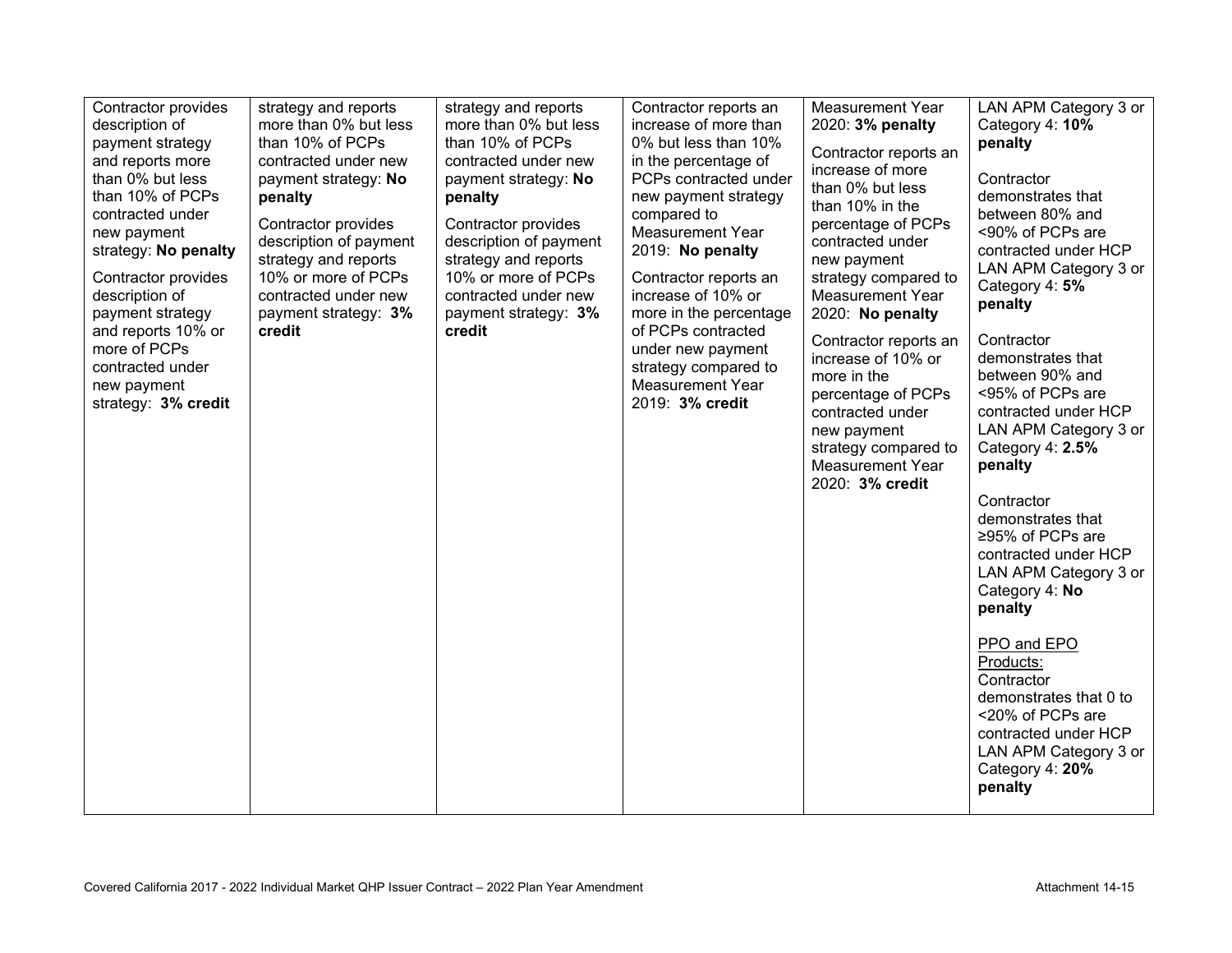|  |  | Contractor<br>demonstrates that<br>between 20% and<br><30% of PCPs are<br>contracted under HCP<br>LAN APM Category 3 or<br>Category 4: 15%<br>penalty |
|--|--|-------------------------------------------------------------------------------------------------------------------------------------------------------|
|  |  | Contractor<br>demonstrates that<br>between 30% and<br><40% of PCPs are<br>contracted under HCP<br>LAN APM Category 3 or<br>Category 4: 10%<br>penalty |
|  |  | Contractor<br>demonstrates that<br>≥40% of PCPs are<br>contracted under HCP<br>LAN APM Category 3 or<br>Category 4: No<br>penalty                     |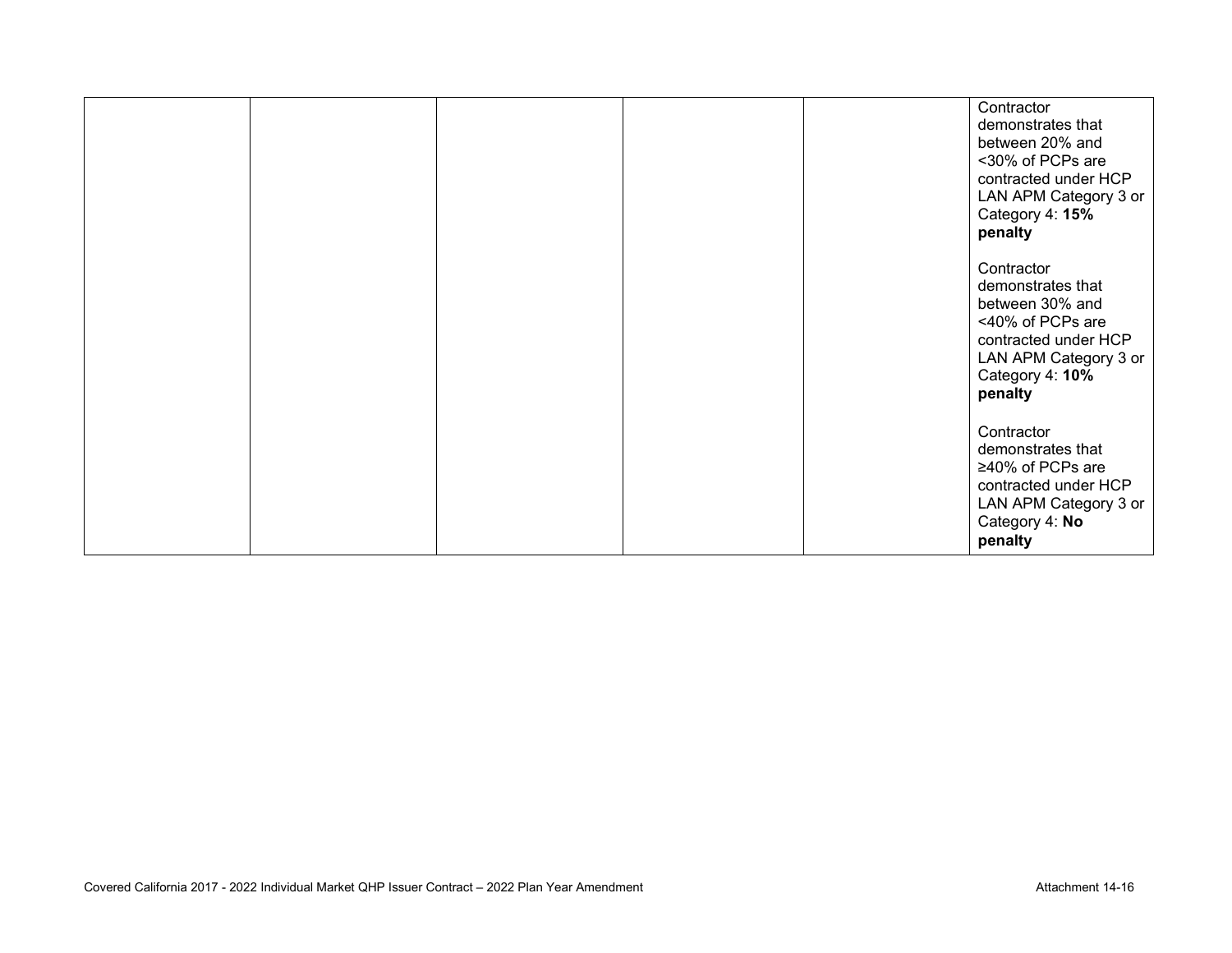#### **Quality, Network Management and Delivery System Standards**

**Performance Standard 3.5**

### **3.5 Accountable Care Organizations (ACOs) – Attachment 7, Article 8, Section 8.01**

HMO Products: 10% of At-Risk Amount PPO and EPO Products: 0% of At-Risk Amount

Contractor increases Covered California enrollment in ACOs (previously referred to as integrated healthcare models) and meets a minimum threshold for ACO enrollment by end of Plan Year 2022. An ACO is defined as a system of population-based care coordinated across the continuum including multidisciplinary physicians and physician groups, hospitals, and ancillary providers with combined risk sharing arrangements and incentives between the Contractor and providers.

Baseline identified from data reported in Measurement Year 2017 and 2018. Data from Measurement Year 2019 providing the percentage of Covered California membership in ACOs will be compared to baseline reported. Data from Measurement Year 2020 will be compared to Measurement Year 2019 data. Data from Measurement Year 2021 will be compared to Measurement Year 2020 data.

| Performance requirements differ by product.<br><b>Performance Requirements 3.5</b> |                                                                                                                                                                          |                                                                                                                                                                                         |                                                                                                                                                                                         |                                                                                                                                                                                 |                                                                                                            |  |  |  |
|------------------------------------------------------------------------------------|--------------------------------------------------------------------------------------------------------------------------------------------------------------------------|-----------------------------------------------------------------------------------------------------------------------------------------------------------------------------------------|-----------------------------------------------------------------------------------------------------------------------------------------------------------------------------------------|---------------------------------------------------------------------------------------------------------------------------------------------------------------------------------|------------------------------------------------------------------------------------------------------------|--|--|--|
| <b>Measurement</b><br><b>Year 2017</b>                                             | <b>Measurement Year</b><br>2018                                                                                                                                          | <b>Measurement Year</b><br>2019                                                                                                                                                         | <b>Measurement Year</b><br>2020                                                                                                                                                         | <b>Measurement Year</b><br>2021                                                                                                                                                 | <b>Measurement Year 2022</b><br>Expectation: Contractor                                                    |  |  |  |
| No Assessment<br>for Plan Year<br>2017                                             | No Assessment for<br>Plan Year 2018                                                                                                                                      | Expectation: Contractor<br>increases the<br>percentage of enrollment<br>in IHMs by the end of<br>2019.                                                                                  | Expectation:<br>Contractor increases<br>the percentage of<br>enrollment in ACOs by<br>the end of 2020.                                                                                  | Expectation:<br>Contractor increases<br>the percentage of<br>enrollment in ACOs by<br>the end of 2021.                                                                          | meets a minimum threshold<br>of enrollment in ACOs by<br>the end of Plan Year 2022.<br>Performance Levels: |  |  |  |
|                                                                                    | Performance Levels:<br>Contractor reports no<br>increase in the<br>percentage of<br>membership attributed<br>or assigned to IHMs: 5%<br>penalty<br>Contractor reports an | Performance Levels:<br>Contractor reports no<br>increase in the<br>percentage of<br>membership attributed<br>or assigned to ACOs<br>compared to<br>Measurement Year<br>2019: 5% penalty | Performance Levels:<br>Contractor reports no<br>increase in the<br>percentage of<br>membership attributed<br>or assigned to ACOs<br>compared to<br>Measurement Year<br>2020: 5% penalty | <b>HMO Products:</b><br>Contractor reports 0 to<br><60% of membership is<br>attributed or assigned to<br>ACOs: 10% penalty<br>Contractor reports 60 to<br><70% of membership is |                                                                                                            |  |  |  |

Performance requirements differ by product.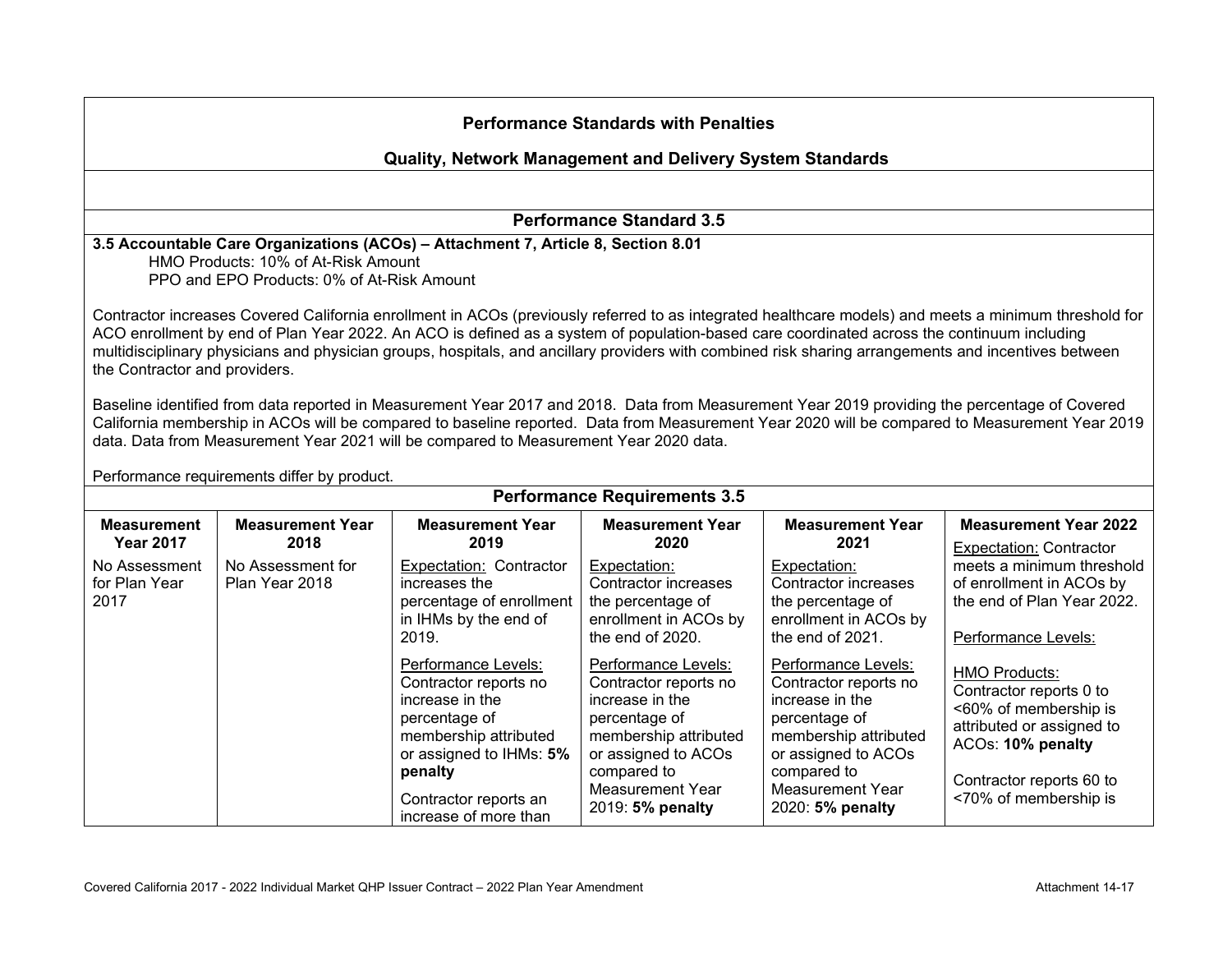| 0% but less than 10% in<br>membership attributed<br>or assigned to IHMs: No<br>penalty<br>Contractor reports an<br>increase of 10% or more<br>in membership | Contractor reports an<br>increase of more than<br>0% but less than 10%<br>in membership<br>attributed or assigned<br>to ACOs compared to<br><b>Measurement Year</b><br>2019: No penalty | Contractor reports an<br>increase of more than<br>0% but less than 10%<br>in membership<br>attributed or assigned<br>to ACOs compared to<br>Measurement Year<br>2020: No penalty | attributed or assigned to<br>ACOs: 5% penalty<br>Contractor reports 70 to<br><80% of membership is<br>attributed or assigned to<br>ACOs: 2.5% Penalty<br>Contractor reports ≥80% of<br>membership is attributed or<br>assigned to ACOs: No<br>penalty |
|-------------------------------------------------------------------------------------------------------------------------------------------------------------|-----------------------------------------------------------------------------------------------------------------------------------------------------------------------------------------|----------------------------------------------------------------------------------------------------------------------------------------------------------------------------------|-------------------------------------------------------------------------------------------------------------------------------------------------------------------------------------------------------------------------------------------------------|
|                                                                                                                                                             |                                                                                                                                                                                         |                                                                                                                                                                                  | PPO and EPO Products:<br>Not applicable.                                                                                                                                                                                                              |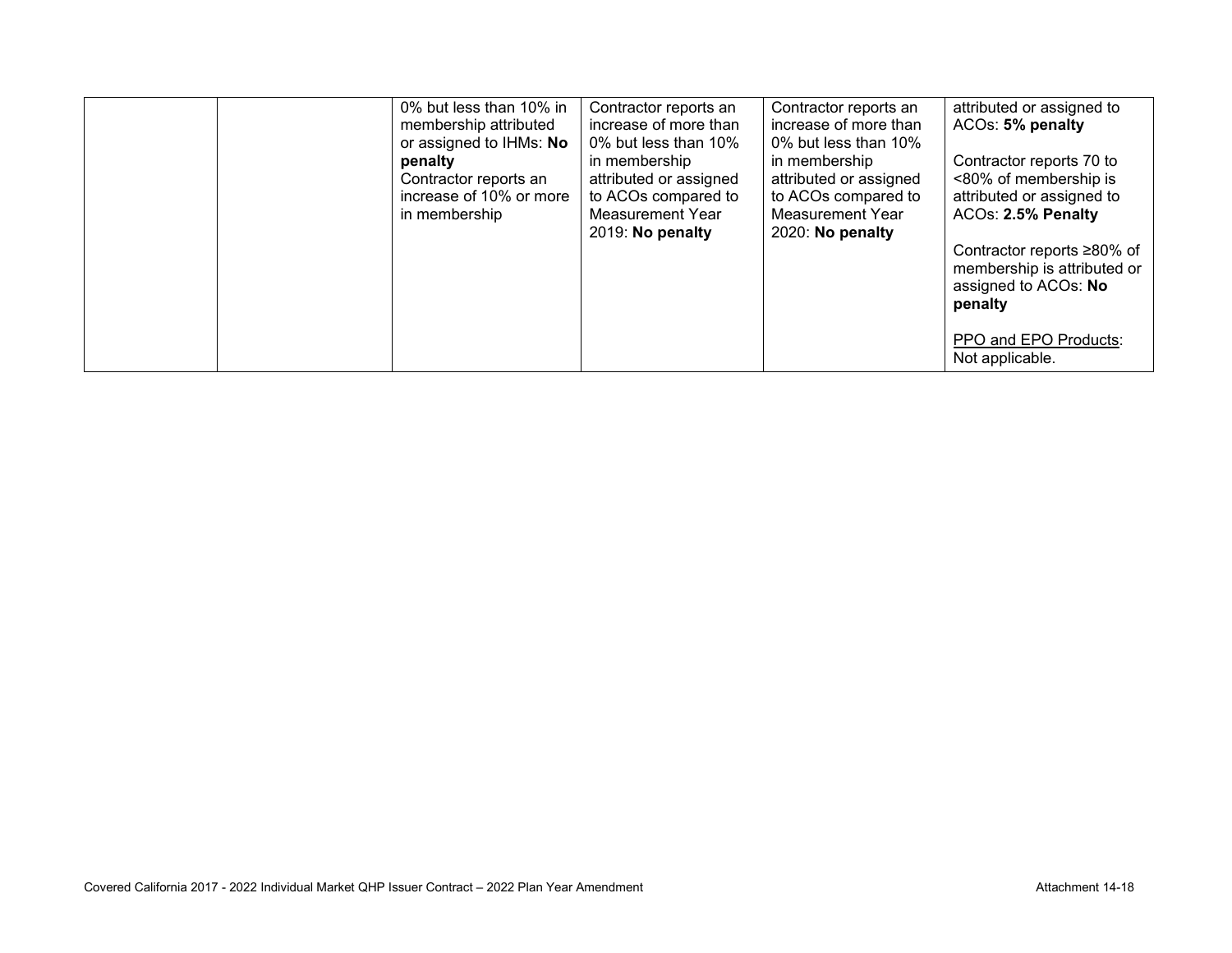## **Quality, Network Management and Delivery System Standards**

## **Performance Standard 3.6**

#### **3.6 Appropriate Use of C-Sections – Attachment 7, Article 10, Section 10.04** – 5% of At-Risk Amount

Contractor shall adopt a payment methodology progressively to include all contracted physicians and hospitals serving Enrollees, such that by year end 2022, payment is structured to support only medically necessary care and there is no financial incentive to perform C-sections. Smart Care California has outlined three payment strategies to align payment with medically necessary use of C-sections:<br>Adopt a blended case rate payment for both physicians and hospitals:

- i. Adopt a blended case rate payment for both physicians and hospitals;
- Include a NTSV C-section metric in existing hospital and physician quality incentive programs; and
- iii. Adopt population-based payment models, such as maternity episode payment models.

Contractor shall report on its strategy and progress on adoption of the payment strategy annually.

| <b>Performance Requirements 3.6</b>    |                                        |                                 |                                 |                                    |                                    |  |  |
|----------------------------------------|----------------------------------------|---------------------------------|---------------------------------|------------------------------------|------------------------------------|--|--|
| <b>Measurement</b><br><b>Year 2017</b> | <b>Measurement</b><br><b>Year 2018</b> | <b>Measurement Year</b><br>2019 | <b>Measurement Year</b><br>2020 | <b>Measurement Year 2021</b>       | <b>Measurement Year 2022</b>       |  |  |
|                                        |                                        |                                 |                                 | Expectation: All                   | <b>Expectation:</b> All physicians |  |  |
| No Assessment                          | No Assessment for                      | Expectation: All                | Expectation: All                | physicians and hospitals           | and hospitals are re-              |  |  |
| for Plan Year                          | Plan Year 2018                         | physicians and                  | physicians and                  | are re-contracted with             | contracted with new payment        |  |  |
| 2017                                   |                                        | hospitals are re-               | hospitals are re-               | new payment structure by           | structure by the end of 2022.      |  |  |
|                                        |                                        | contracted with new             | contracted with new             | the end of 2021.                   | Performance Levels:                |  |  |
|                                        |                                        | payment structure by            | payment structure by            | Performance Levels:                | Contractor demonstrates that       |  |  |
|                                        |                                        | the end of 2019.                | the end of $2020$ .             | Contractor is unable to            | 0 to <25% of physicians and        |  |  |
|                                        |                                        | Performance Levels:             | Performance Levels:             | demonstrate that >50% of           | 0 to <25% of hospitals have        |  |  |
|                                        |                                        | Contractor is unable to         | Contractor is unable to         | physicians and >50% of             | been re-contracted to not          |  |  |
|                                        |                                        | demonstrate that >33%           | demonstrate that >50%           | hospitals have been re-            | incentivize NTSV C-section:        |  |  |
|                                        |                                        | of physicians and >33%          | of physicians and >50%          | contracted to not                  | 5% penalty                         |  |  |
|                                        |                                        | hospitals have been re-         | hospitals have been re-         | incentivize NTSV C-                |                                    |  |  |
|                                        |                                        | contracted to not               | contracted to not               | section: 4.5% penalty              | Contractor demonstrates that       |  |  |
|                                        |                                        | incentivize NTSV C-             | incentivize NTSV C-             | Contractor demonstrates            | between $25%$ and $\leq 50%$ of    |  |  |
|                                        |                                        | section: 4.5% penalty           | section: 4.5% penalty           | that $\geq 50\%$ to $\leq 80\%$ of | physicians and between 25%         |  |  |
|                                        |                                        | Contractor                      | Contractor                      | physicians and ≥50% to             | and <50% of hospitals have         |  |  |
|                                        |                                        | demonstrates that 33%           | demonstrates that               | <80% of hospitals have             | been re-contracted to not          |  |  |
|                                        |                                        | to 66% of physicians            | ≥50% to <80% of                 | been re-contracted to not          |                                    |  |  |
|                                        |                                        | and hospitals have              | physicians and $\geq 50\%$ to   |                                    |                                    |  |  |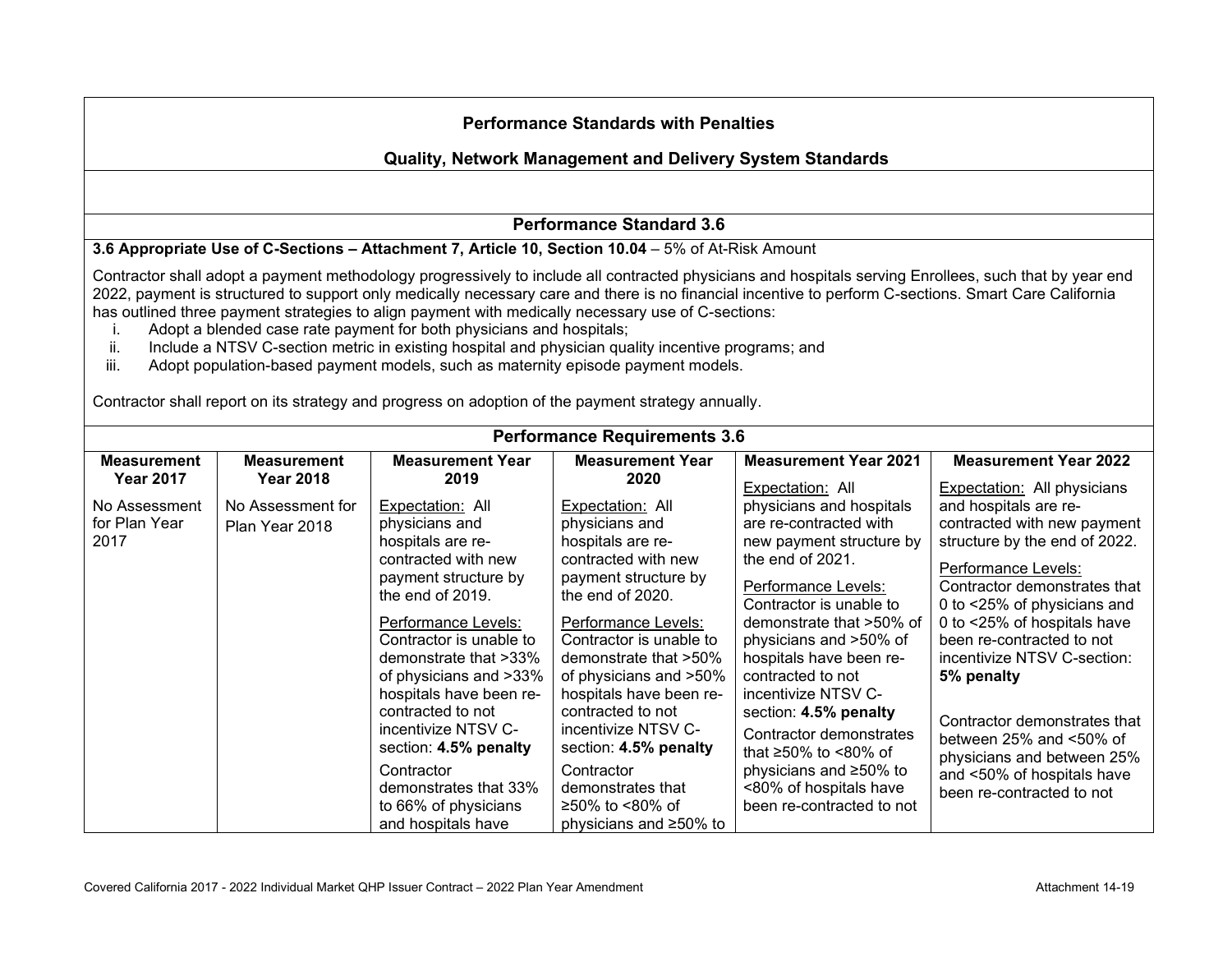|  | been re-contracted to<br>not incentivize NTSV C-<br>section: No penalty<br>Contractor<br>demonstrates that<br>>66% of physicians and<br>hospitals have been re-<br>contracted to not<br>incentivize NTSV C-<br>section: 4.5% credit | <80% of hospitals have<br>been re-contracted to<br>not incentivize NTSV C-<br>sections: No penalty<br>Contractor<br>demonstrates that<br>≥80% of physicians and<br>hospitals have been re-<br>contracted to not<br>incentivize NTSV C-<br>sections: 4.5% credit | incentivize NTSV C-<br>sections: No penalty<br>Contractor demonstrates<br>that $\geq$ 80% of physicians<br>and hospitals have been<br>re-contracted to not<br>incentivize NTSV C-<br>sections: 4.5% credit | incentivize NTSV C-section:<br>3% penalty<br>Contractor demonstrates that<br>between 50% and $\leq 75\%$ of<br>physicians and between 50%<br>and <75% of hospitals have<br>been re-contracted to not<br>incentivize NTSV C-section:<br>1.5% penalty<br>Contractor demonstrates that<br>$\geq$ 75% of physicians and<br>≥75% hospitals have been<br>re-contracted to not<br>incentivize NTSV C-sections:<br>No penalty |
|--|-------------------------------------------------------------------------------------------------------------------------------------------------------------------------------------------------------------------------------------|-----------------------------------------------------------------------------------------------------------------------------------------------------------------------------------------------------------------------------------------------------------------|------------------------------------------------------------------------------------------------------------------------------------------------------------------------------------------------------------|-----------------------------------------------------------------------------------------------------------------------------------------------------------------------------------------------------------------------------------------------------------------------------------------------------------------------------------------------------------------------------------------------------------------------|
|--|-------------------------------------------------------------------------------------------------------------------------------------------------------------------------------------------------------------------------------------|-----------------------------------------------------------------------------------------------------------------------------------------------------------------------------------------------------------------------------------------------------------------|------------------------------------------------------------------------------------------------------------------------------------------------------------------------------------------------------------|-----------------------------------------------------------------------------------------------------------------------------------------------------------------------------------------------------------------------------------------------------------------------------------------------------------------------------------------------------------------------------------------------------------------------|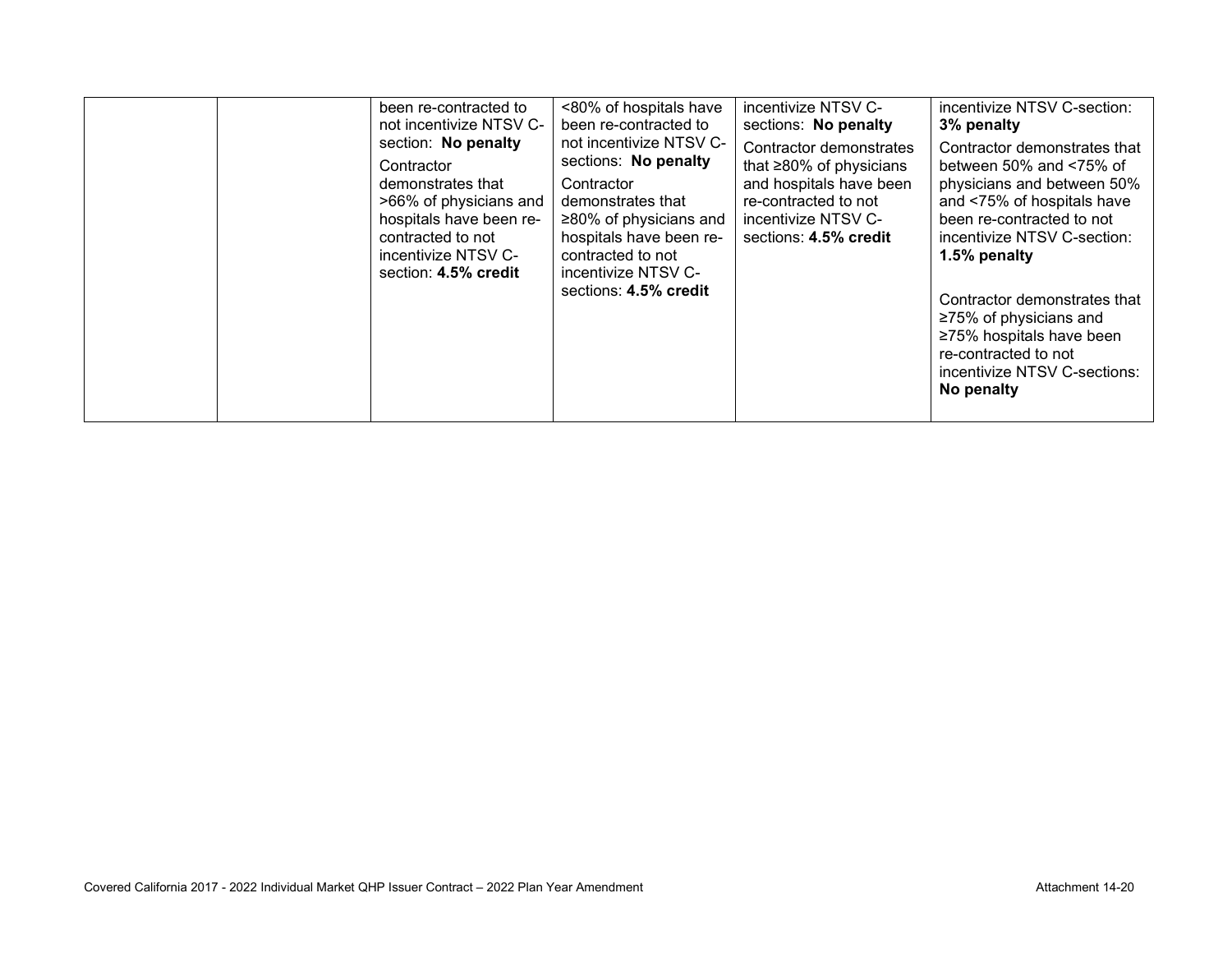## **Dental Quality Alliance (DQA) Pediatric Measure Set**

**Pilot Period:** January 1, 2021 – December 31, 2022

|          | <b>Measure</b>                    | <b>Description</b>                                                                                                                                                  | <b>Numerator</b>                                                                                                                                   | <b>Denominator</b>                                                                                           | <b>QDP</b><br>Performance<br>Rate | <b>Expectation</b> |
|----------|-----------------------------------|---------------------------------------------------------------------------------------------------------------------------------------------------------------------|----------------------------------------------------------------------------------------------------------------------------------------------------|--------------------------------------------------------------------------------------------------------------|-----------------------------------|--------------------|
| 4.1      | <b>Utilization</b><br>of Services | Percentage of all enrolled<br>children aged 0 - 1 who received<br>at least one dental service within<br>the reporting year.                                         | Unduplicated number of<br>enrolled children aged $0 - 1$<br>who received at least one<br>dental service.                                           | Unduplicated number of all<br>enrolled children aged .0 - 1                                                  | NUM/DEN                           | 10%                |
| 4.2      | <b>Utilization</b><br>of Services | Percentage of all enrolled<br>children aged 2 - under age 19<br>who received at least one dental<br>service within the reporting year.                              | Unduplicated number of<br>enrolled children aged 2-<br>under 19 who received at<br>least one dental service.                                       | Unduplicated number of all<br>enrolled children aged 2 -<br>under age 19.                                    | <b>NUM/DEN</b>                    | 50%                |
| 4.3      | Oral<br><b>Evaluation</b>         | Percentage of enrolled children<br>under age 19 who received a<br>comprehensive or periodic oral<br>evaluation within the reporting<br>year.                        | Unduplicated number of<br>enrolled children under age<br>19 who received a<br>comprehensive or periodic<br>oral evaluation as a dental<br>service. | Unduplicated number of<br>enrolled children under<br>age19.                                                  | <b>NUM/DEN</b>                    | 50%                |
| 4.4<br>a | Sealants in<br>10 year<br>olds    | Percentage of enrolled children,<br>who have ever received sealants<br>on a permanent first molar tooth:<br>(1) at least one sealant sealed by<br>$10th$ birthdate. | Unduplicated number of<br>enrolled children who ever<br>received sealants on a<br>permanent first molar tooth:<br>(1) at least one sealant.        | Unduplicated number of<br>enrolled children with their<br>10 <sup>th</sup> birthdate in measurement<br>year. | NUM1/DEN                          | 20%                |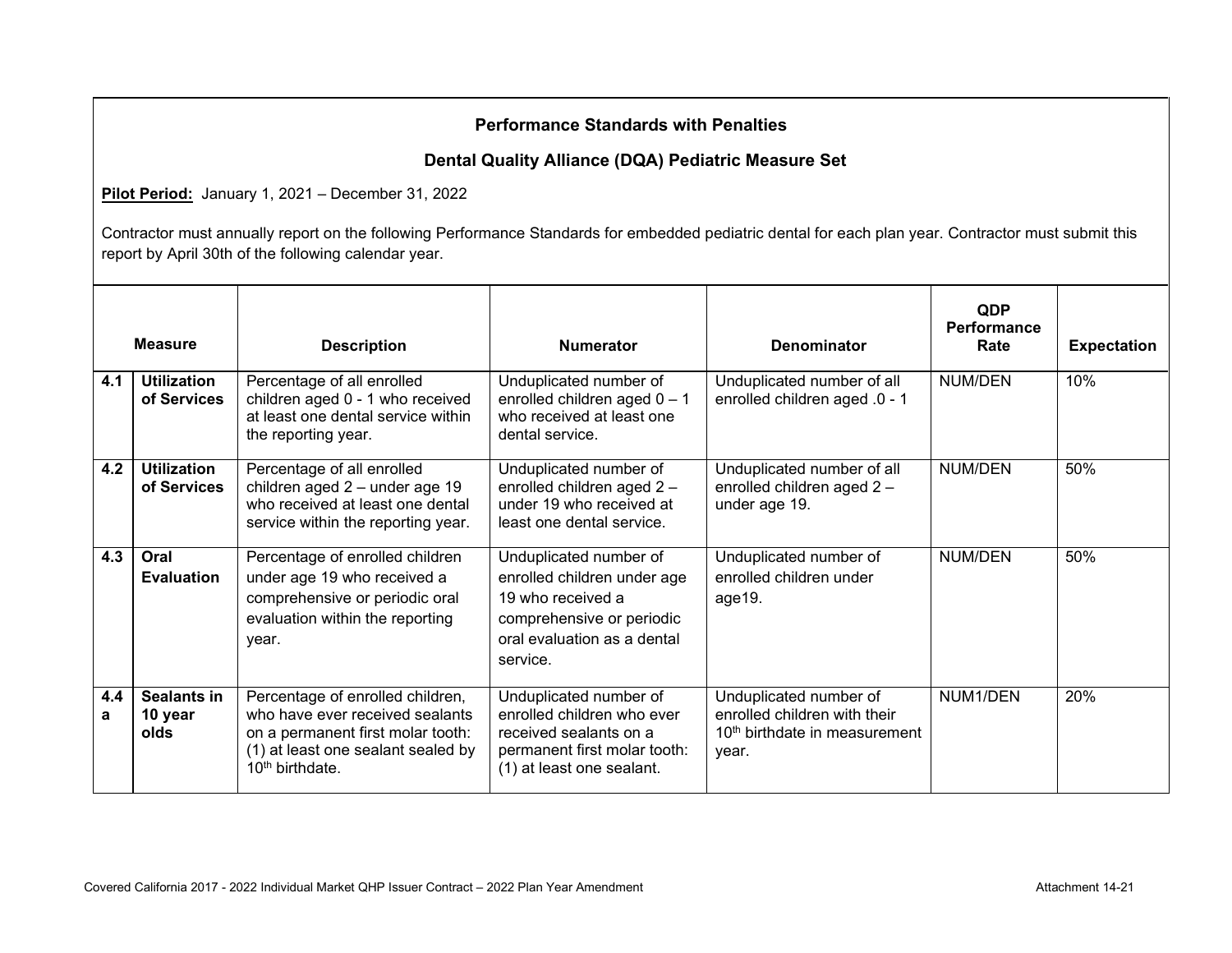## **Dental Quality Alliance (DQA) Pediatric Measure Set**

**Pilot Period:** January 1, 2021 – December 31, 2022

|          | <b>Measure</b>                 | <b>Description</b>                                                                                                                                                                 | <b>Numerator</b>                                                                                                                                | <b>Denominator</b>                                                                                                                                                                                                                                                                                                                                         | <b>QDP</b><br><b>Performance</b><br>Rate | <b>Expectation</b> |
|----------|--------------------------------|------------------------------------------------------------------------------------------------------------------------------------------------------------------------------------|-------------------------------------------------------------------------------------------------------------------------------------------------|------------------------------------------------------------------------------------------------------------------------------------------------------------------------------------------------------------------------------------------------------------------------------------------------------------------------------------------------------------|------------------------------------------|--------------------|
| 4.4<br>b | Sealants in<br>10 year<br>olds | Percentage of enrolled children,<br>who have ever received sealants<br>on a permanent first molar tooth:<br>$(2)$ all four molars sealed by 10 <sup>th</sup><br>birthdate.         | Unduplicated number of<br>enrolled children who ever<br>received sealants on a<br>permanent first molar tooth:<br>(2) all four molars sealed.   | Unduplicated number of<br>enrolled children with their<br>10 <sup>th</sup> birthdate in measurement<br>year. Exclude children who<br>received treatment<br>(restorations, extractions,<br>endodontic, prosthodontic,<br>and other dental treatments)<br>on all four first permanent<br>molars in the 48 months prior<br>to the 10 <sup>th</sup> birthdate. | NUM2/DEN<br>(after<br>exclusions)        | 20%                |
| 4.5<br>a | Sealants in<br>15 year<br>olds | Percentage of enrolled children,<br>who have ever received sealants<br>on a permanent second molar<br>tooth: (1) at least one sealant<br>sealed by the 15 <sup>th</sup> birthdate. | Unduplicated number of<br>enrolled children who ever<br>received sealants on a<br>permanent second molar<br>tooth: (1) at least one<br>sealant. | Unduplicated number of<br>enrolled children with their<br>15 <sup>th</sup> birthdate in measurement<br>year.                                                                                                                                                                                                                                               | NUM1/DEN                                 | 20%                |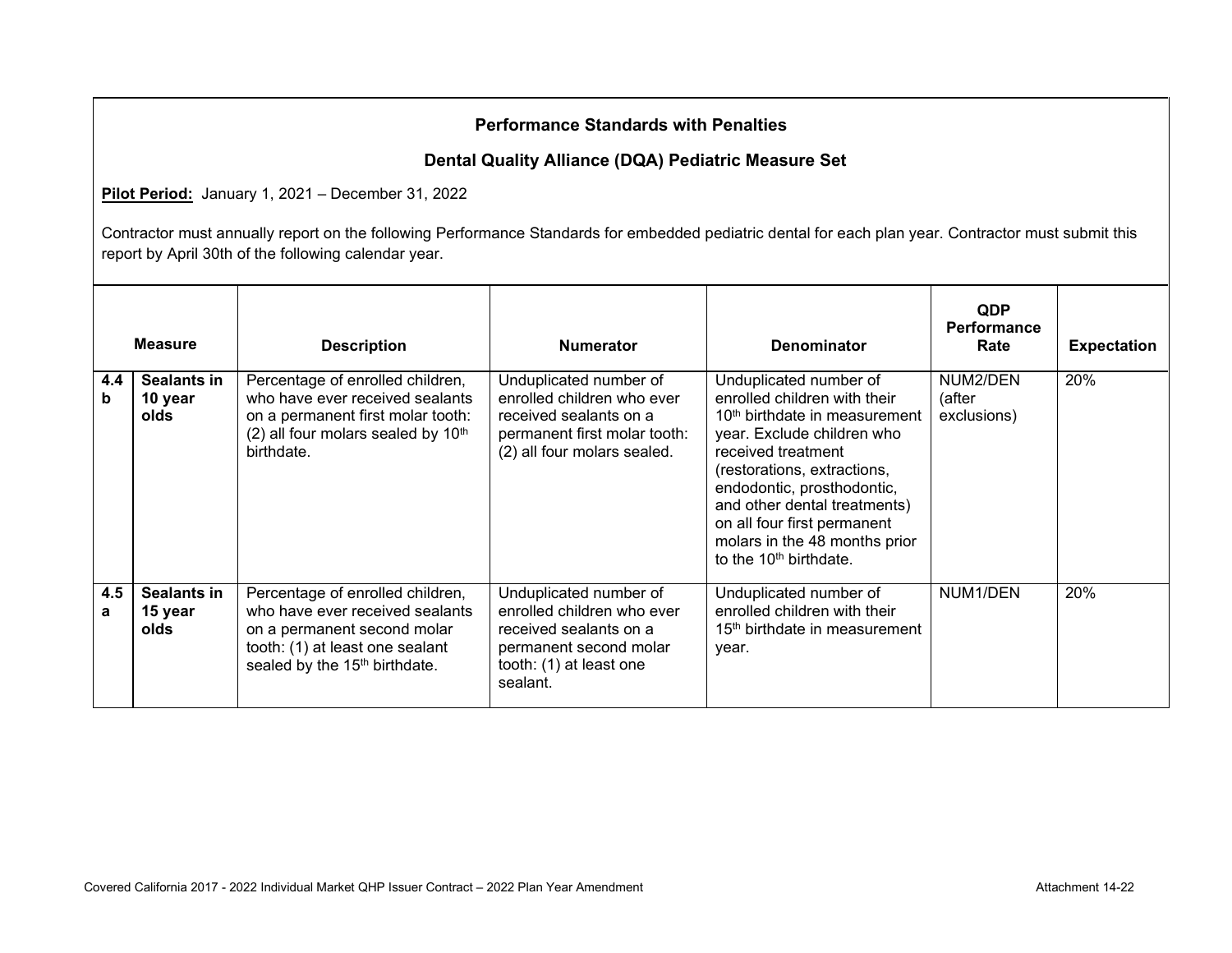## **Dental Quality Alliance (DQA) Pediatric Measure Set**

**Pilot Period:** January 1, 2021 – December 31, 2022

|          | <b>Measure</b>                                                                                | <b>Description</b>                                                                                                                                                                                     | <b>Numerator</b>                                                                                                                                                                                             | <b>Denominator</b>                                                                                                                                                                                                                                                                                                                                          | <b>QDP</b><br>Performance<br>Rate | <b>Expectation</b> |
|----------|-----------------------------------------------------------------------------------------------|--------------------------------------------------------------------------------------------------------------------------------------------------------------------------------------------------------|--------------------------------------------------------------------------------------------------------------------------------------------------------------------------------------------------------------|-------------------------------------------------------------------------------------------------------------------------------------------------------------------------------------------------------------------------------------------------------------------------------------------------------------------------------------------------------------|-----------------------------------|--------------------|
| 4.5<br>b | <b>Sealants in</b><br>15 year<br>olds                                                         | Percentage of enrolled children,<br>who have ever received sealants<br>on a permanent second molar<br>tooth: (2) all four molars sealed by<br>the 15 <sup>th</sup> birthdate.                          | Unduplicated number of<br>enrolled children who ever<br>received sealants on a<br>permanent second molar<br>tooth: (2) all four molars<br>sealed.                                                            | Unduplicated number of<br>enrolled children with their<br>15 <sup>th</sup> birthdate in measurement<br>year. Exclude children who<br>received treatment<br>(restorations, extractions,<br>endodontic, prosthodontic,<br>and other dental treatments)<br>on all four second permanent<br>molars in the 48 months prior<br>to the 15 <sup>th</sup> birthdate. | NUM2/DEN<br>(after<br>exclusions) | 20%                |
| 4.6      | <b>Topical</b><br><b>Fluoride for</b><br>Children at<br><b>Elevated</b><br><b>Caries Risk</b> | Percentage of enrolled children<br>aged 1-18 years who are at<br>"elevated" risk (i.e. "moderate" or<br>"high") who received at least 2<br>topical fluoride applications within<br>the reporting year. | Unduplicated number of<br>enrolled children aged 1-18<br>years who are at "elevated"<br>risk (i.e. "moderate" or<br>"high") who received at least<br>2 topical fluoride applications<br>as a dental service. | Unduplicated number of<br>enrolled children aged 1-18<br>years at "elevated" risk (i.e.<br>"moderate" or "high").                                                                                                                                                                                                                                           | NUM/DEN                           | 50%                |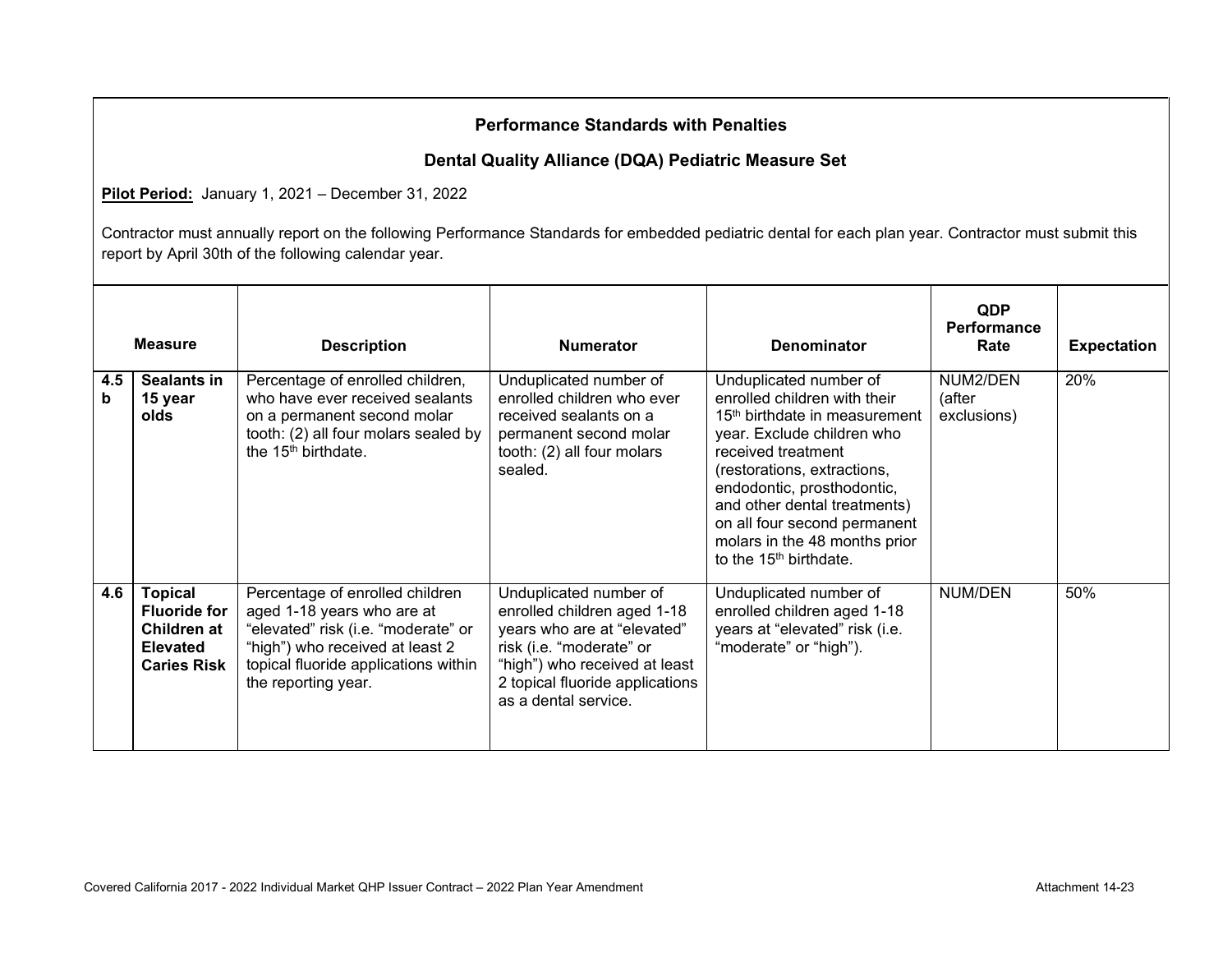## **Dental Quality Alliance (DQA) Pediatric Measure Set**

**Pilot Period:** January 1, 2021 – December 31, 2022

|     | <b>Measure</b>                                                                                                                                        | <b>Description</b>                                                                                                                                                                                           | <b>Numerator</b>                                                                                                                                 | <b>Denominator</b>                                                                  | <b>QDP</b><br><b>Performance</b><br>Rate | <b>Expectation</b>                                |
|-----|-------------------------------------------------------------------------------------------------------------------------------------------------------|--------------------------------------------------------------------------------------------------------------------------------------------------------------------------------------------------------------|--------------------------------------------------------------------------------------------------------------------------------------------------|-------------------------------------------------------------------------------------|------------------------------------------|---------------------------------------------------|
| 4.7 | Ambulatory<br>Care<br><b>Sensitive</b><br><b>Emergency</b><br><b>Department</b><br><b>Visits for</b><br>Dental<br><b>Caries in</b><br><b>Children</b> | Number of emergency<br>department (ED) visits for caries-<br>related reasons per 100,000<br>member months for all enrolled<br>children.                                                                      | Number of ED visits with<br>caries-related diagnosis<br>code among all enrolled<br>children.                                                     | All member months for<br>enrollees 0 through 18 years<br>during the reporting year. | (NUM/DEN) x<br>100,000                   | Monitoring<br>until claims<br>data is<br>received |
| 4.8 | Follow-Up<br>After ED<br>Visit by<br><b>Children for</b><br>Dental<br><b>Caries</b>                                                                   | The percentage of caries-related<br>emergency department visits<br>among children 0 through 18<br>years in the reporting year for<br>which the member visited a<br>dentist within 7 days of the ED<br>visit. | Number of caries-related ED<br>visits in the reporting year for<br>which the member visited a<br>dentist within 7 days (NUM)<br>of the ED visit. | Number of caries-related ED<br>visits in the reporting year.                        | NUM/DEN                                  | Monitoring<br>until claims<br>data is<br>received |